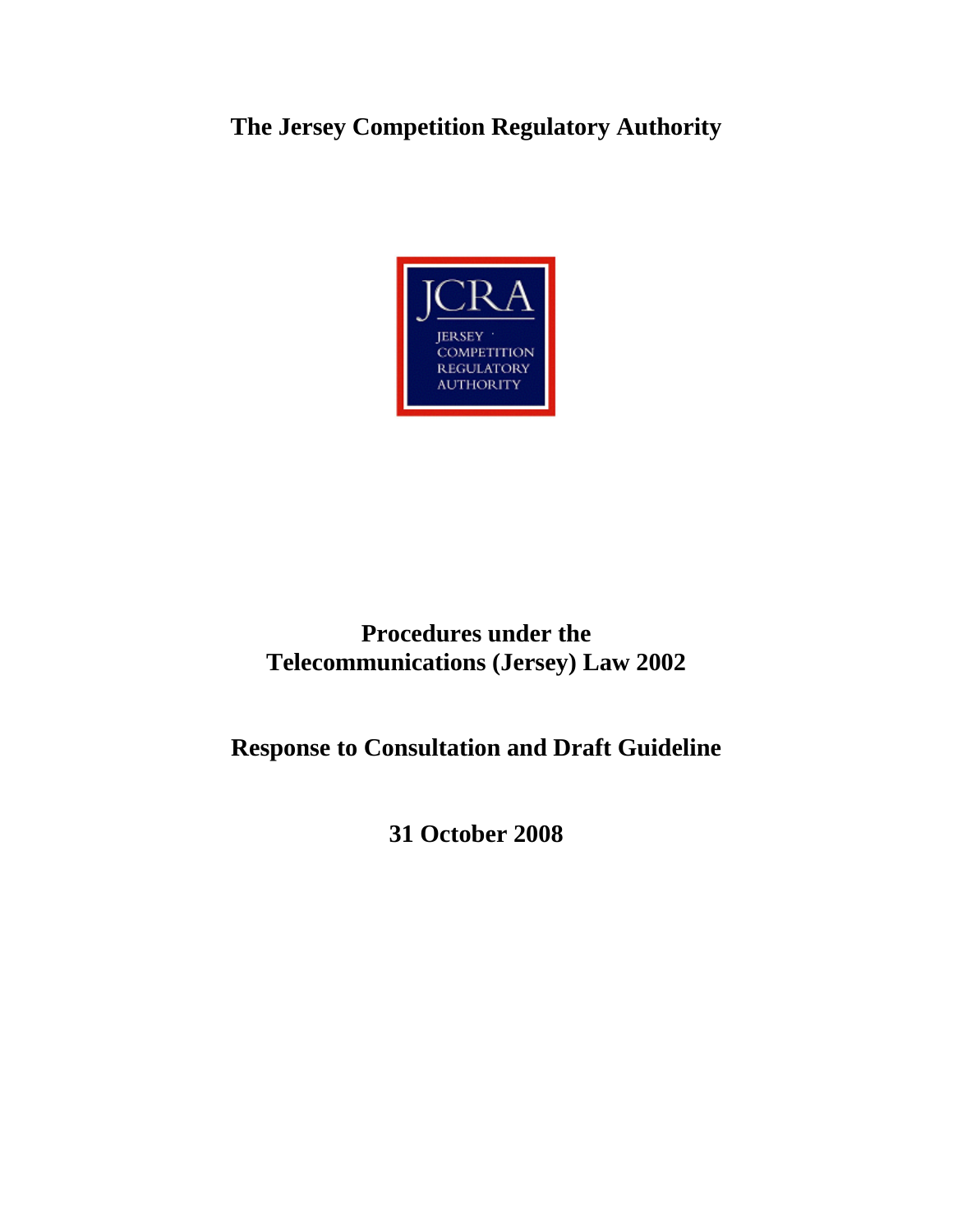# *Introduction*

- 1. In April 2008 the JCRA published a consultation document concerning the procedures under Articles 7 and 11 of the Telecommunications (Jersey) Law 2002 1 . That consultation document asked four questions about the JCRA's procedures and invited views from interested parties.
- 2. The closing date for comments was Friday  $6<sup>th</sup>$  June. Responses were received from three parties namely Jersey Telecom Limited, Cable & Wireless Jersey Limited and Newtel Limited. The JCRA is grateful to the respondents for their views, which have been carefully considered.

# *A draft Guideline on the JCRA's procedures*

- 3. As indicated in the April consultation, the aim was to produce a draft Guideline for further comment by interested parties. That draft Guideline is attached as Annex 1. It has been drafted in the light of the views expressed by the three respondents, which are included in Annex 2.
- 4. The JCRA invites comments on the attached draft Guideline.
- 5. The JCRA intends to publish its final Guideline, in light of any comments received during this consultation, by early 2009. The final Guideline may also reflect any recommendations, as appropriate, that may arise from the current review of the JCRA's powers and resources in telecommunications regulation.

# *Procedure and time-frame for responding*

 $\overline{a}$ 

6. Responses to this consultation should be made to the JCRA no later than **5pm on 5 December 2008.** Submissions may be supplied either in hard copy or electronically and should be sent to:

> Graeme Marett Telecommunications Case Officer Jersey Competition Regulatory 2<sup>nd</sup> Floor, Salisbury House 1-9 Union Street St. Helier, Jersey, JE2 3RF

> > E-mail: g.marett@jcra.je Fax: (01534) 514991

<sup>&</sup>lt;sup>1</sup> Consultation Document 2008-T1 *Procedures under the Telecommunications (Jersey) Law 2002*.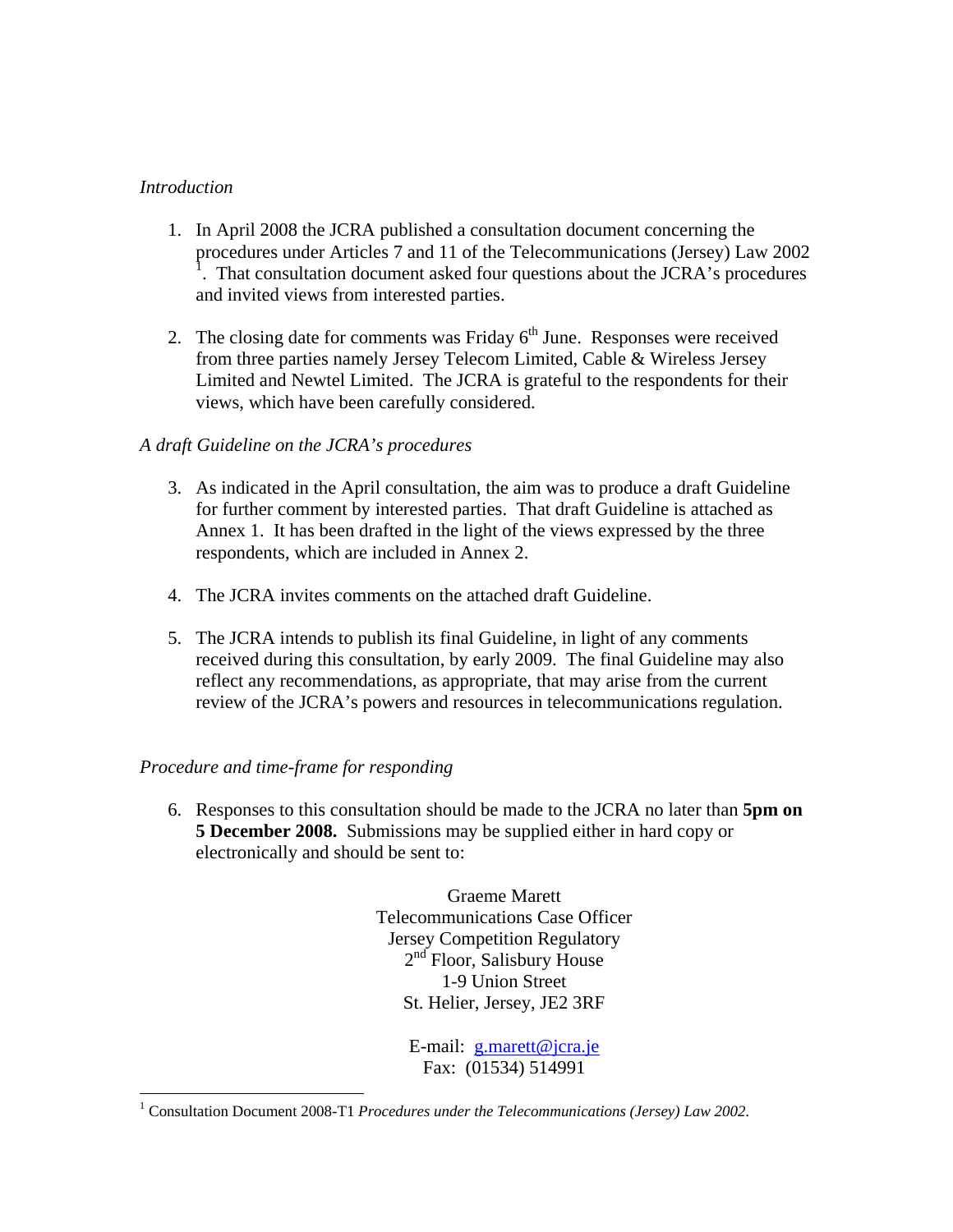**The JCRA reserves the right to publish on its web-site any responses which it receives in relation to this consultation. Any confidential or commercially sensitive information which a stakeholder submits as part of its response should be clearly marked as such, and a non-confidential version of the response should also be submitted.**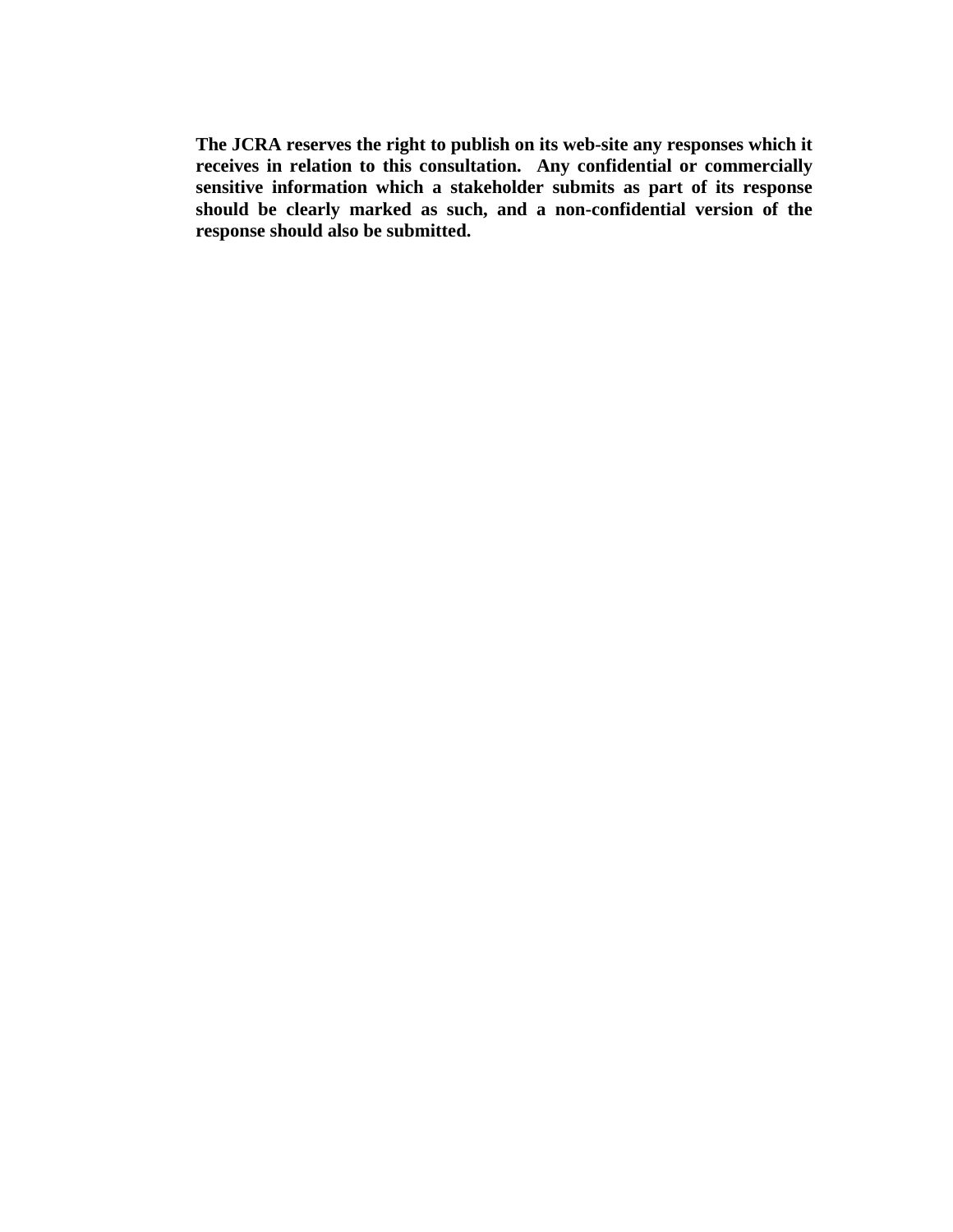#### **Introduction**

1. This Guideline describes the Jersey Competition Regulatory Authority's ("JCRA") procedures with respect to the exercise of its regulatory functions as set out in Articles 7 and 11 of the Telecommunications (Jersey) Law 2002 ("the Law"). The Guideline is the product of a two-phase consultation exercise carried out in 2008 and is published in the interests of transparency, to assist those the JCRA regulates in the telecommunications sector. Whilst the JCRA will normally follow the procedures described in this document, it should be stressed that it is a *Guideline*. If appropriate circumstances merit it, the JCRA may depart from the Guideline. Where it does so it will give reasons why it has done so. Furthermore, the Guideline remains subject to amendment or revocation by the JCRA.

#### **The JCRA's duties under Article 7 of the Law**

- 2. The JCRA has a *primary duty* under Article 7(1) of the Law. That primary duty is to perform its functions in such manner as it considers is best calculated to ensure that (so far as in its view is reasonably practicable) such telecommunications services are provided, both within Jersey and between Jersey and the rest of the world, as satisfy all current and prospective demands for them, wherever arising.
- 3. Thus, the primary duty is all about ensuring that demands for telecommunications services are satisfied.
- 4. Article 7(3) of the Law is relevant to the primary duty. That provision states that in considering whether telecommunications services satisfy current and prospective demands, the JCRA must have regard to a number of factors. Those factors include accessibility, affordability, innovation, quality and reliability and certain other matters.
- 5. Apart from the primary duty, there are a number of *secondary considerations* relevant to the functions of the JCRA. These are set out in Article  $7(2)$ . They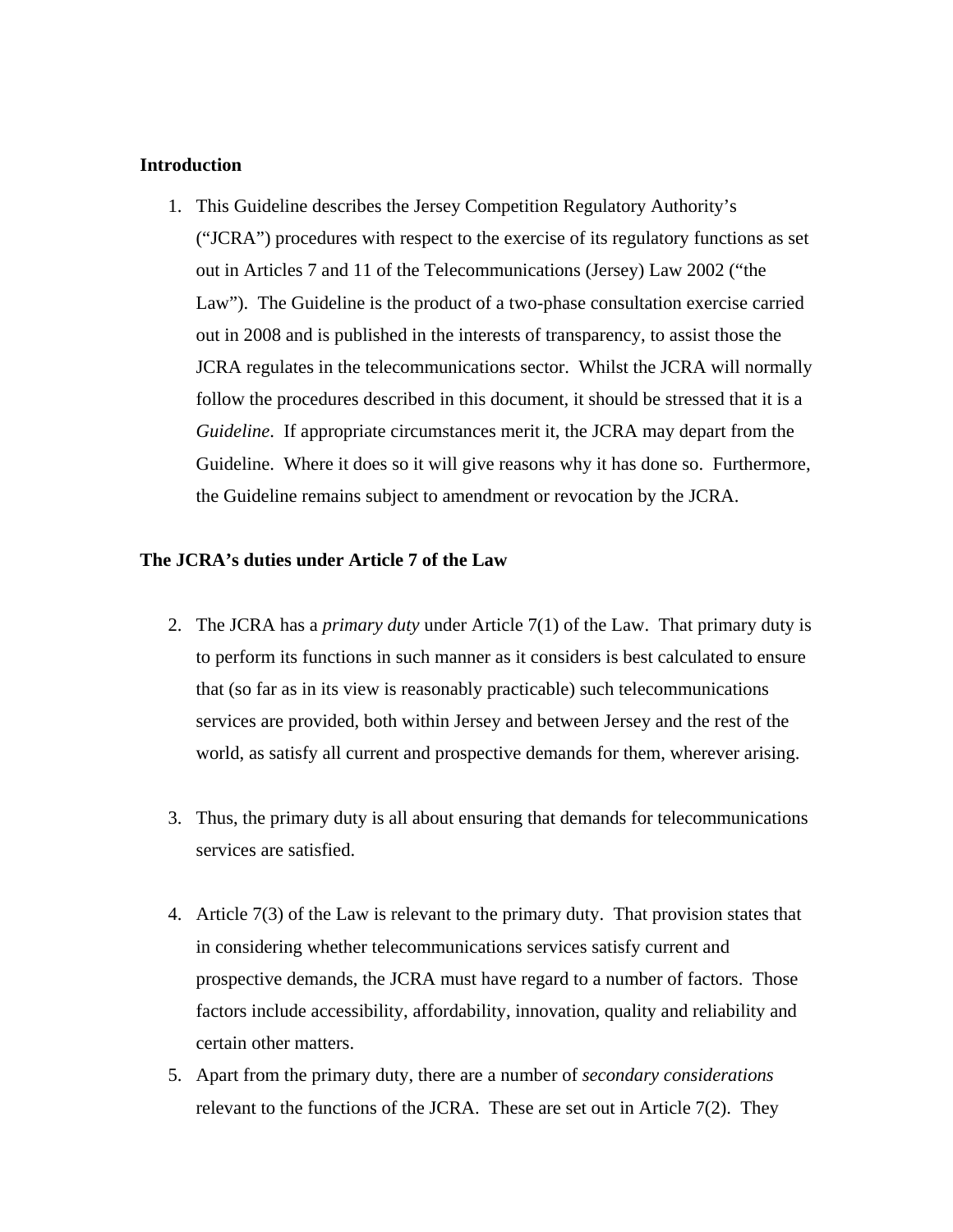apply only to the extent that they are consistent with the primary duty described in Article 7(1). These secondary considerations require the JCRA to perform its functions in such manner as it considers is best calculated to:

- protect and further the short and long term interests of users by, whenever appropriate, promoting competition;
- promote efficiency, economy and effectiveness in commercial activities connected with telecommunications in Jersey;
- further Jersey's economic interests;
- impose the minimum of restrictions on telecommunications providers;
- ensure that telecommunications providers have sufficient financial and other resources to conduct their activities; and
- have regard to any special needs of persons who are disabled, have limited financial resources, or have particular needs.
- 6. In the light of that statutory background, the JCRA's procedures under Article 7 start with determining whether the proposed exercise of a function would be best calculated to ensure that demands for current and prospective telecommunications services in Jersey (and between Jersey and the rest of the world) are satisfied, as required by Article 7(1). This determination is informed by the considerations listed in Article 7(3), to the extent that these considerations are relevant to the exercise of the function as proposed.
- 7. Having considered the primary duty, the JCRA then considers whether the proposed exercise of the function is consistent with each of the factors listed in Article 7(2). In this regard:
	- It is possible that one or more of the Article  $7(2)$  considerations may not be relevant to the exercise of the function. In such a case the JCRA takes the view that the proposed exercise of the function would not be inconsistent with that consideration.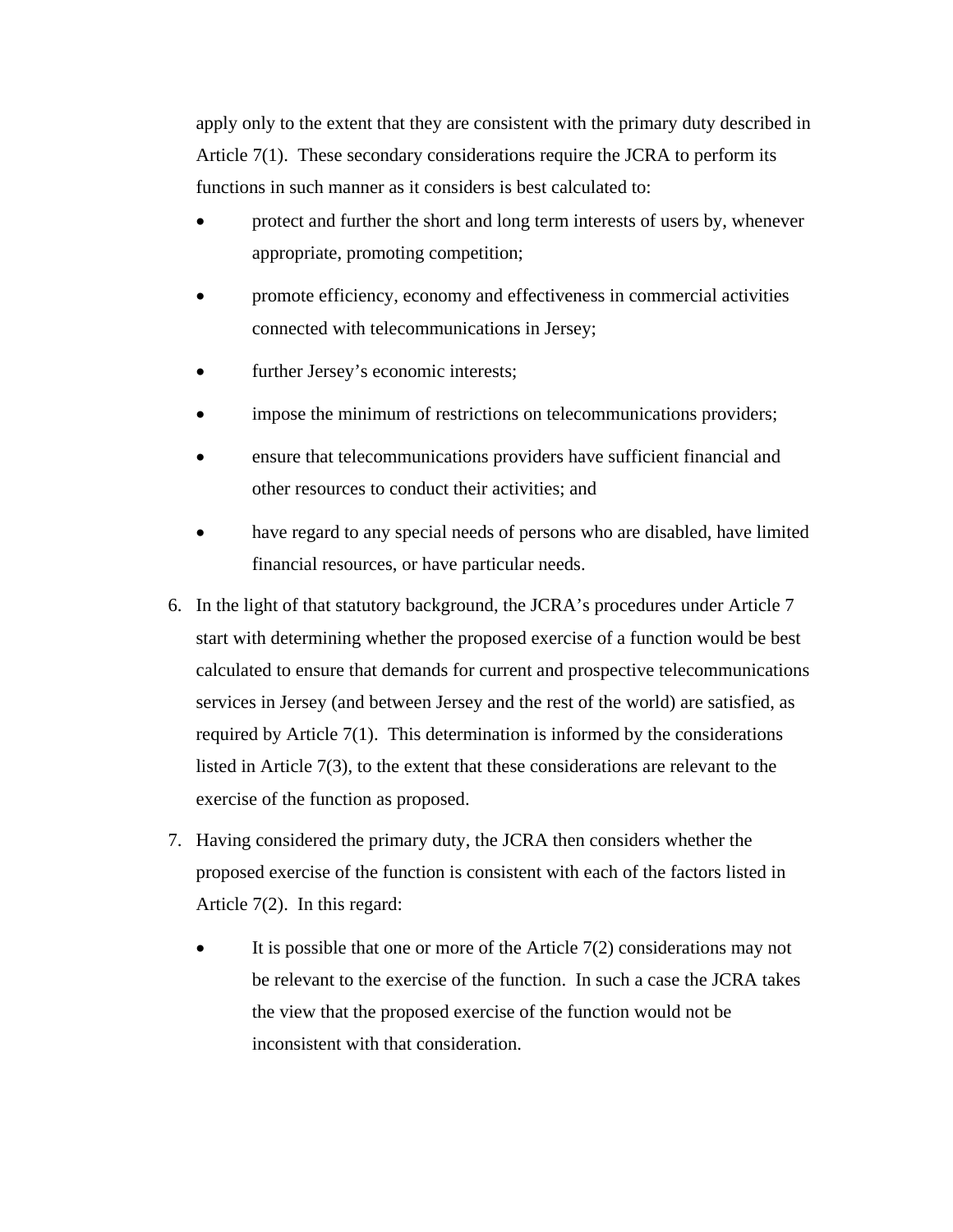- It may be the case that the exercise of a particular function would be consistent with Article  $7(1)$  (as informed by Article  $7(3)$ ), but inconsistent with one or more of the secondary considerations listed in Article 7(2). If this is the case, the Law requires the JCRA to proceed with the exercise of the function.
- 8. The level of detail of the JCRA's procedures under Article 7, as described above, will depend upon, and is proportionate to, the function which the JCRA proposes to exercise.
- 9. The matters set out in Article 7 form the basis for the exercise of any function which the JCRA has under the Law. The JCRA cannot undertake a function in its capacity as telecommunications regulator which would be inconsistent with the Article 7(1) primary duty and the Article 7(2) secondary considerations.

## **The consultation process described in Article 11 of the Law**

- 10. Article 11 of the Law lays down the procedure which the JCRA must follow when it proposes to exercise a "specified regulatory function". The term "specified regulatory function" is defined in the Law. It covers a number of functions, including: granting or refusing a licence; giving, revoking or refusing a consent or making a determination under licence conditions; modifying or refusing to modify a licence; the giving or refusing to give a direction to comply with a licence condition; revoking a licence; and giving, revoking or refusing various approvals and determinations.
- 11. Article 11 is quite prescriptive in laying down the procedure to be followed with very little left to the discretion of the JCRA (except on certain aspects of timing). Article 11 essentially establishes a consultation process.
- 12. Article 11(1) of the Law requires the JCRA to publish an Initial Notice. This must contain certain information including: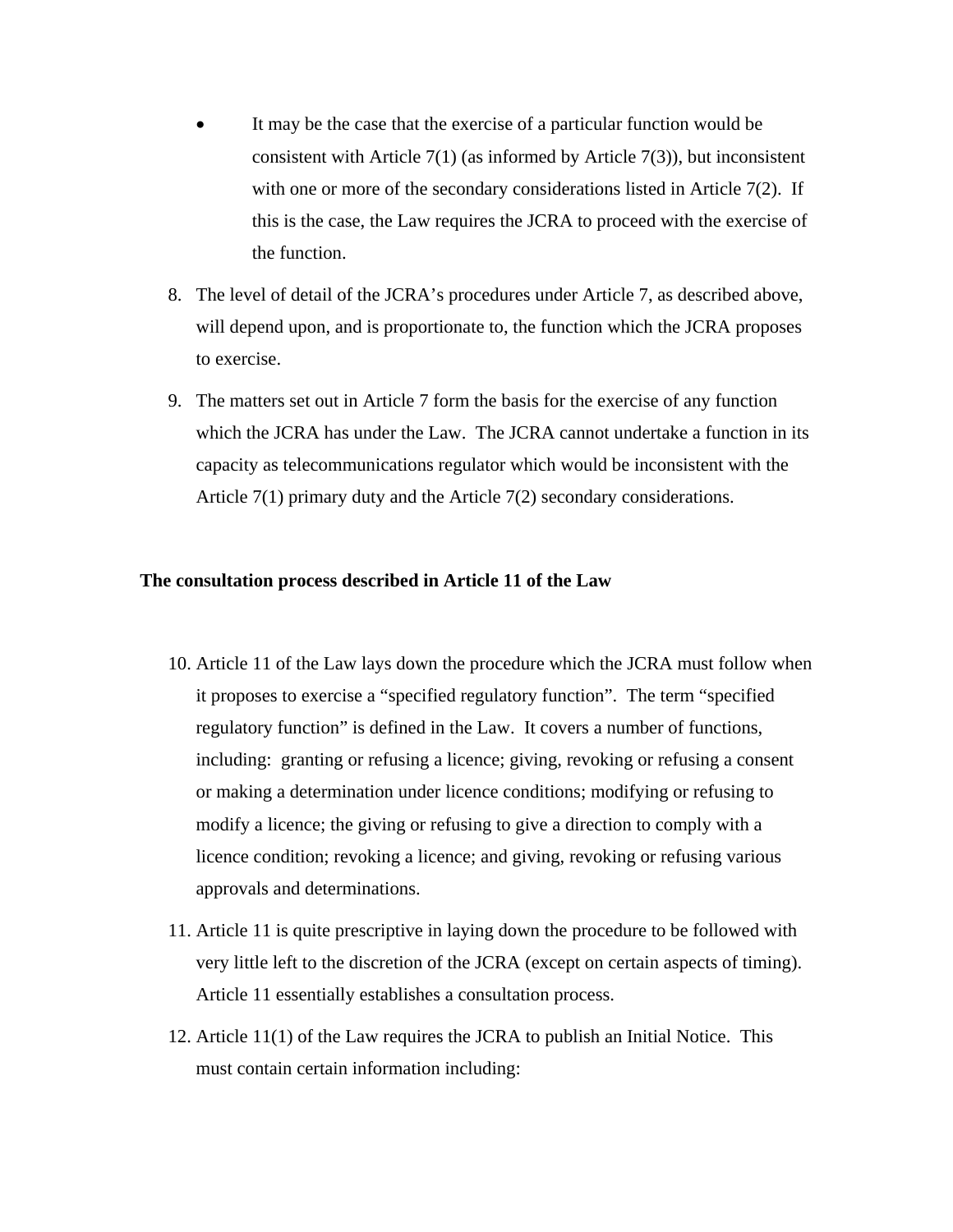- specifying the regulatory function which the JCRA proposes to exercise;
- the reason for this;
- the date when the proposed specified regulatory function will take effect;
- specifying where the document giving effect to the proposed exercise can be inspected;
- and specifying the time period within which written representations or objections may be made. Article 11(3) mandates a minimum period of 28 days within which representations or objections may be made.
- 13. Although Article 11(1) only requires the JCRA to specify a "reason" for the proposed exercise of the specified regulatory function, the JCRA will normally set out its reasons for the proposed exercise of the specified regulatory function under Article 7 of the Law, as set out above. As noted in Paragraph 8 above, the level of detail in the JCRA's explanation of reasons shall correspond to the nature of the specified regulatory function under consideration.
- 14. If the JCRA does receive representations or objections then Article 11(4) requires it to consider those representations or objections and then give a Final Notice in relation to the proposed exercise of the specified regulatory function. The Final Notice must contain certain information including a summary of the representations and objections and details of the JCRA's response to them as well as a statement of whether or not the JCRA intends to exercise the specified regulatory function.
- 15. As indicated, when representations or objections are received by the JCRA, Article 11 requires the JCRA to issue a Final Notice, regardless of whether or not, in light of the comments received, the JCRA still intends to proceed with the specified regulatory function as proposed in the Initial Notice. If the JCRA wishes to change its proposal as to the exercise of the function (other than the date when it is to take effect) it must issue a new Initial Notice. In this case, the JCRA shall issue both a Final Notice (closing the first consultation process) and a fresh Initial Notice (starting a new consultation process on the revised procedure).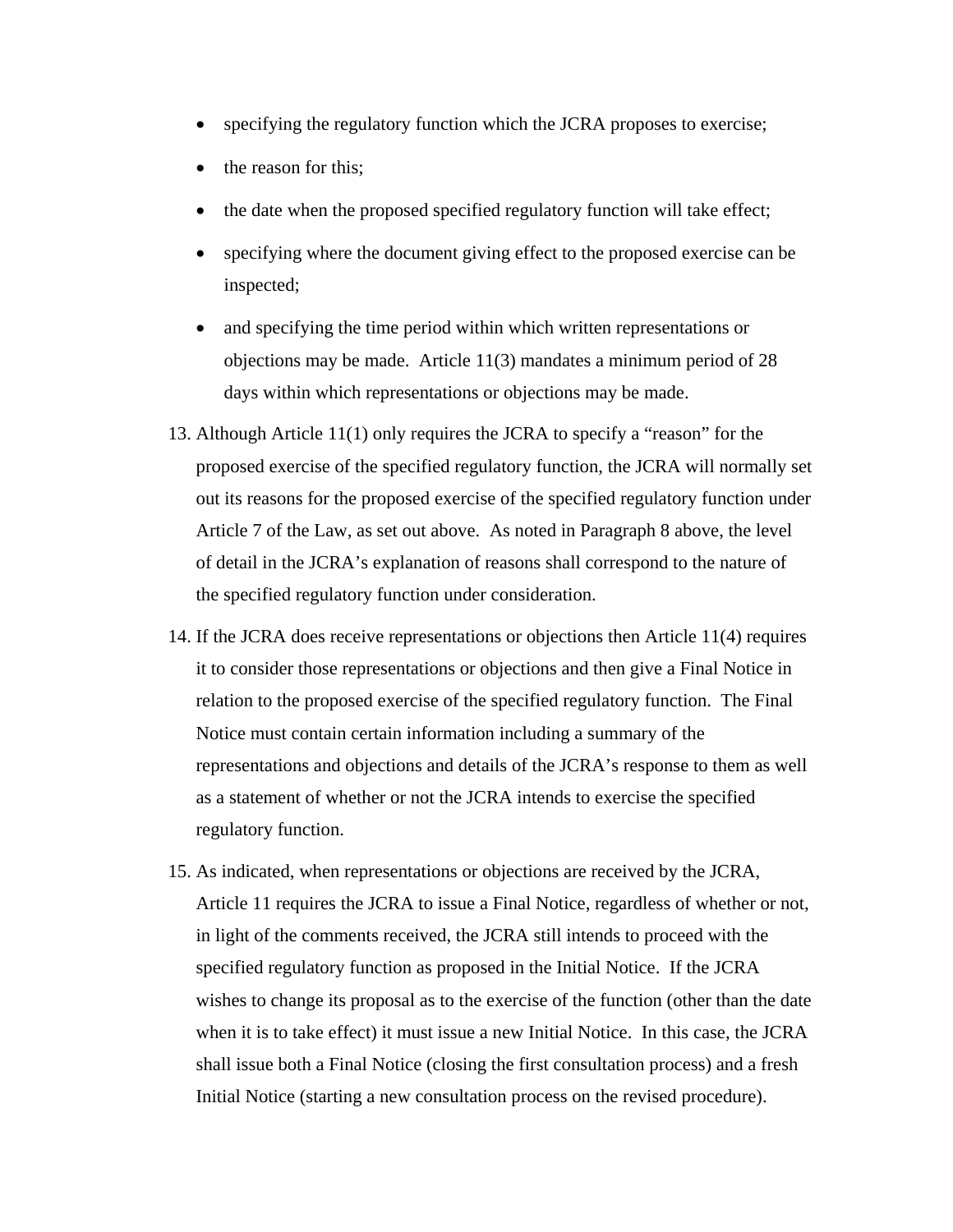- 16. As a general aid to interested parties, and in the interests of transparency, within a week of the close of the consultation period set out in an Initial Notice, the JCRA will publish a statement on its website stating: (1) the number of responses received, (2) the identity of the respondents, and (3) an estimated time-table of when the JCRA intends to publish a Final Notice concerning the matter. In addition to publishing this information on its website, the JCRA shall endeavour to email it individually to each respondent to the consultation.
- 17. If the subsequent time-frame for the JCRA to publish its Final Notice exceeds the initial estimate, the JCRA shall state, on its website, a revised time-frame, and inform each respondent to the consultation.
- 18. As part of its Final Notice, the JCRA will publish the full non-confidential texts of any representations or objections which it receives during the Article 11 consultation process. To facilitate this, respondents will be asked to provide a non-confidential version of their representations or objections and to signify their consent to the publication of that version. If no non-confidential version is supplied, the JCRA will review the confidential version, and propose to the respondent excision of any material which is, in the JCRA's view, confidential and may publish the excised version.
- 19. Furthermore, when the JCRA receives a request to exercise a specified regulatory function, it will publish notice of that fact on the JCRA website (subject only to issues of confidentiality). If it is subsequently decided to exercise the function in question, an Initial Notice will be published in the ordinary way. If it is decided not to exercise the specified regulatory function, notice of closure of the file will be published on the JCRA website.
- **20.** Finally, the JCRA has considered whether, in addition to publishing notices and other documents in the Jersey Gazette and on the website, it would be appropriate to establish an "e-mail alert" service under which interested parties could sign up to receive an e-mail alert immediately something is published on the JCRA website. Based on the estimated costs of setting up such a system, we have decided to not do so now, although this will be kept under review.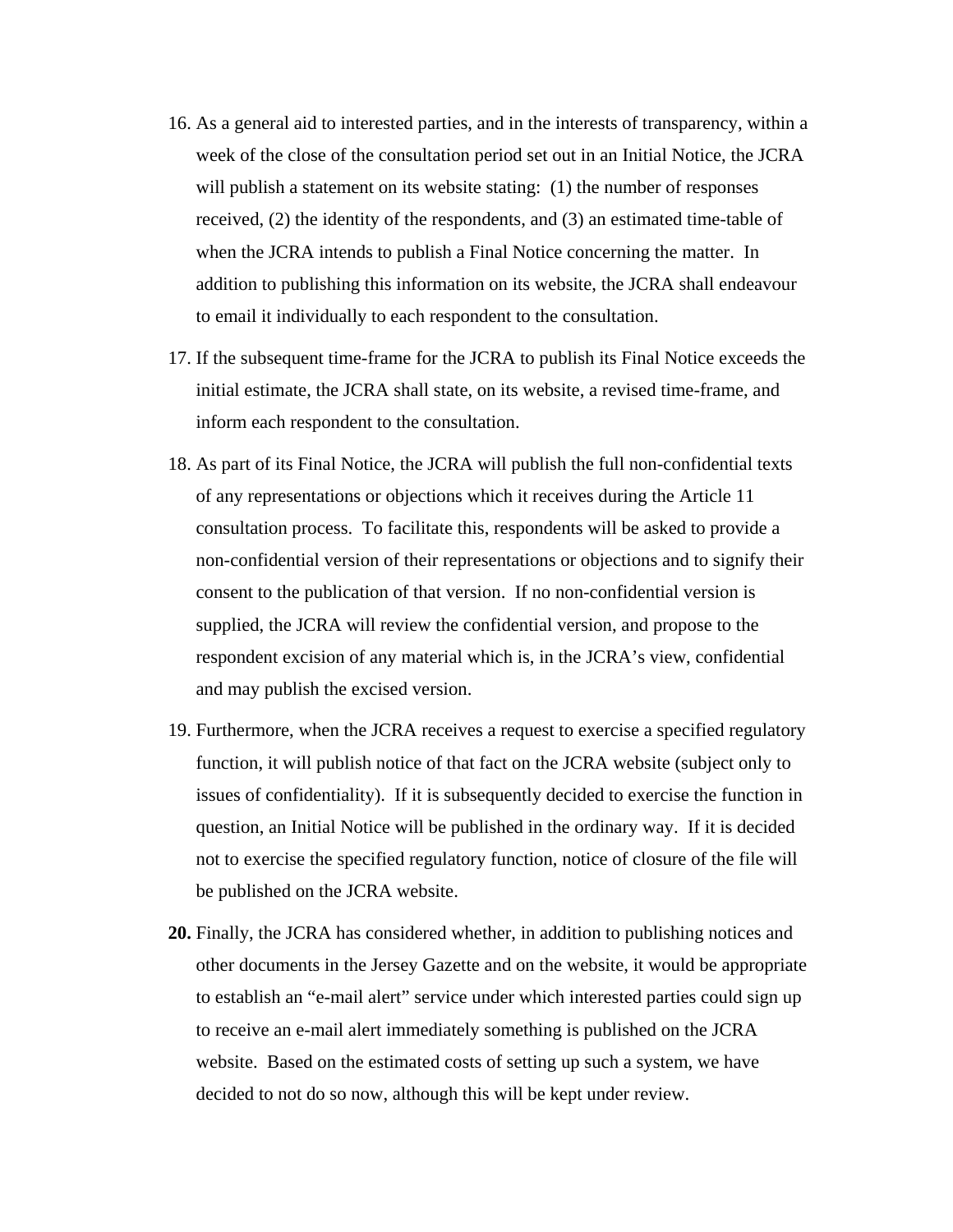**Annex 2** 

Herewith follows the submissions to the first consultation from:

Cable & Wireless Jersey Limited; Jersey Telecom Limited and Newtel Limited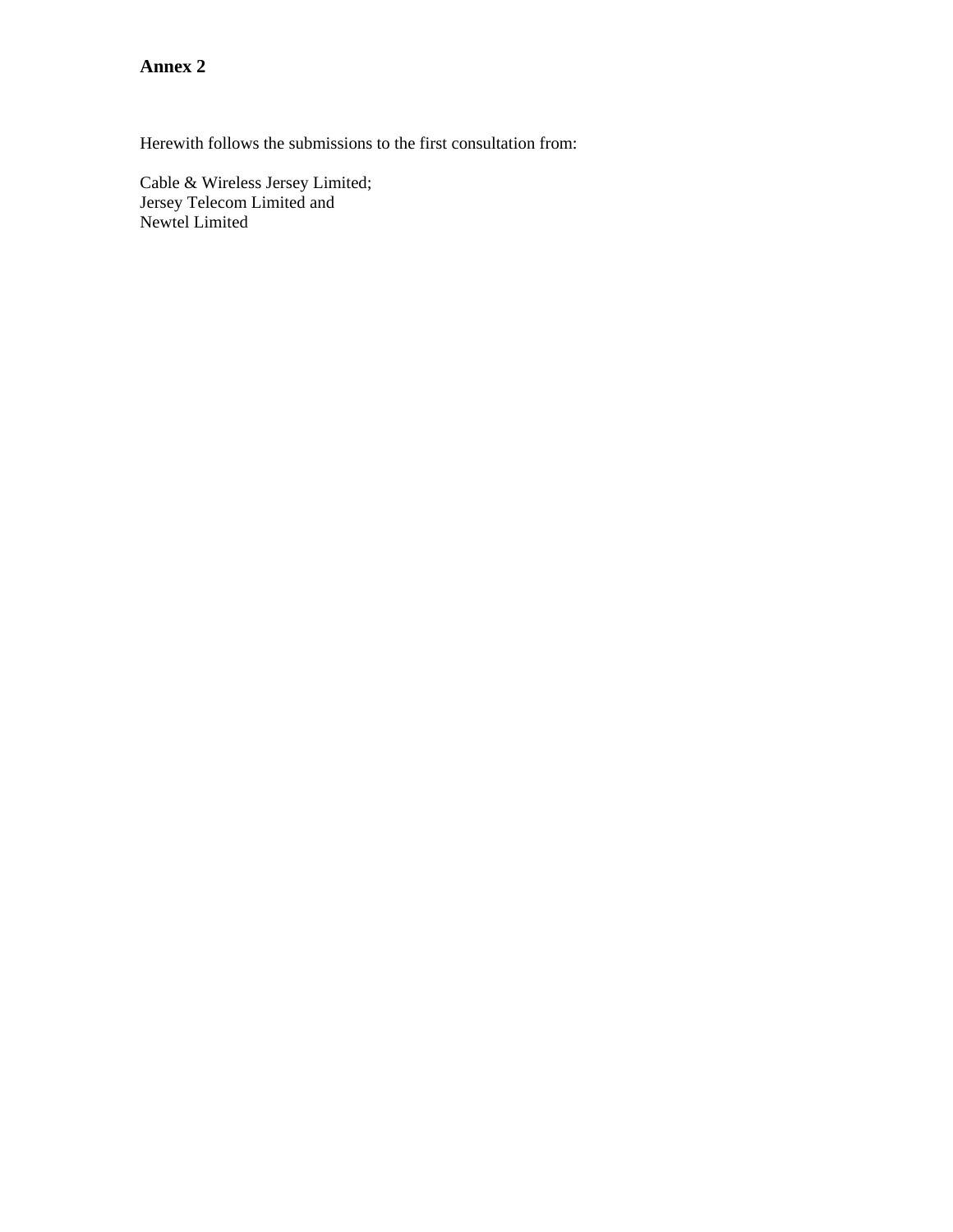## **THE RESPONSE OF CABLE & WIRELESS JERSEY LIMITED TO JCRA CONSULTATION DOCUMENT 2008/T1:**

## **JCRA Consultation on Procedures under the Telecommunications (Jersey) Law 2002 (the "Law")**

### **1. Introduction**

Cable & Wireless Jersey (C&WJ) welcomes the opportunity to comment on the above consultation.

Although it is not stated to be so in the consultation paper, C&WJ understands that the primary reason for this consultation at this time is in response to the Jersey Telecom Notice of Appeal dated 6 September 2007 (as amended on 1 November 2007) (the "Appeal") against the decision of the JCRA, contained within a Final Notice dated 13 August 2007, to (inter alia) require the introduction of Mobile Number Portability ("MNP") in Jersey, to be implemented within 5 months of the decision taking effect and to mandate a third party centralised database solution. In the Appeal Jersey Telecom made various claims and ascertions in respect of the provisions of Article 7 of the Law and in particular as to how the JCRA exercised its powers under that Article in reaching the decision in relation to MNP.

At a meeting of the licensed operators in both Guernsey and Jersey, together with the JCRA and its counterpart the Office of Utility Regulation, in February 2008, agreement was reached for the simultaneous implementation of MNP in both Jersey and Guernsey by 1 December 2008. That agreement has since resulted in the JCRA proposing modified licence conditions, requiring the implementation of MNP by 1 December 2008, by way of an Initial Notice dated 14 March 2008, with those modified licence conditions taking effect on 15 April 2008.

The Appeal has now been withdrawn by agreement between the JCRA and JT, however it is essential that neither this consultation, nor the separate and subsequent 'Phase II' consultation, must in any way be allowed to delay, or give any cause for delay, in the implementation of MNP by 1 December 2008.

C&WJ also notes that the Minister for Economic Development, Senator Philip Ozouf, is reviewing and considering amendments to the Law, including a proposal of direct relevance to this consultation, "*To allow the JCRA discretion in secondary consultations. At present, if as a result of a consultation the Authority materially changes its proposals it is obliged to start the consultation process again. This we believe is costly in time, resource and good will. We are considering changing the obligatory nature of such a secondary consultation to a discretionary one. This will allow the JCRA to finish a consultation more expeditiously and will not prevent them from consulting further if they or others wish. This proposal will not affect the need for the JCRA to consult on new provisions which will remain in force.*" It is important that this consultation, together with the Phase II consultation is coordinated with and takes full account of the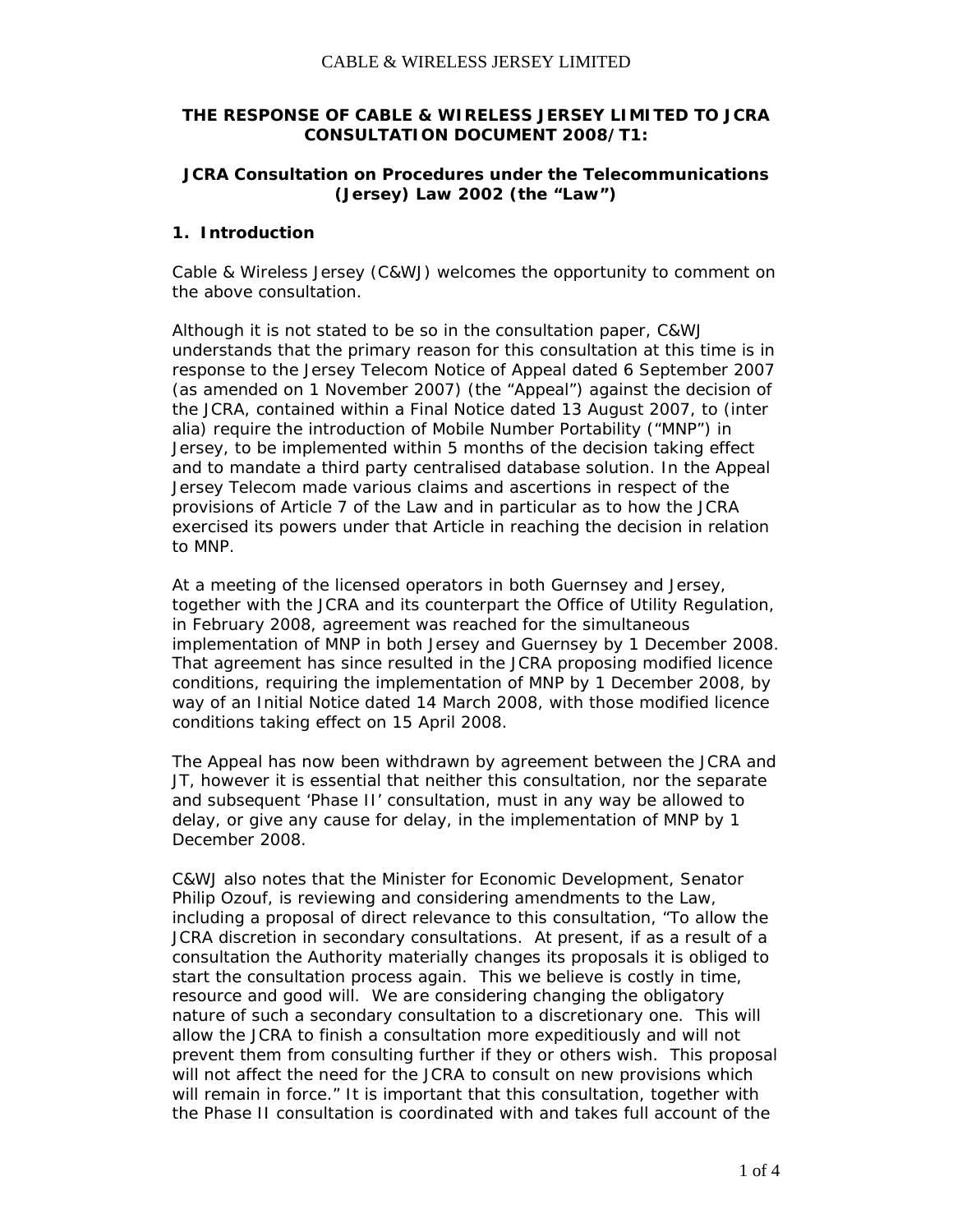outcome of the Minister's review to ensure that a coherent, useable and enforceable legislative framework and process is adopted. The JCRA should note however that we are concerned at the reference to "..*consulting further if [they] or others wish*" as we would not consider it appropriate if any respondent could delay a decision simply by requesting that there be further consultation. Rather any further consultation should only be required if there are objective factual reasons.

C&WJ notes that there is to be a 'Phase II' consultation and reserves the right to further address any matters referred to in this consultation and its responses and to raise any issues or make any responses not previously referred to in this response.

# **2. General Comments**

C&WJ believes that the key considerations for a regulator such as the JCRA, in a market such as Jersey, is to ensure a proportionate approach to the regulation of the telecommunications market whilst ensuring clarity and transparency. It is essential that competition is allowed to develop and be maintained and that there is a level playing field to allow consumers to choose on the grounds of quality of service and range of offerings, available from all operators, and not artificially and unfairly restricted by either lack of access or pricing.

Whilst not expressly referred to in either the Questions raised by the JCRA or the supporting commentary, we would comment specifically on Article 7 (3) (e) as follows:

- The JCRA should publish the requirements and obligations for the provision of a universal service, irrespective of whether or not the States prescribe by Regulation that provision (Article 7 (3) (e) (i)); and
- Whilst there may be occasion on which the States may consider it acceptable for there to be cross-subsidisation of any service or tariff (Article 7 (3) (e) (i) and (ii)) in a liberalised and competitive environment it is crucial that the operator enjoying a significant market presence or share is not allowed to unfairly prevent or restrict competition by cross-subsidisation. To ensure transparency and prevent there being any such possibility the JCRA should require JT to publish their regulated accounts. This would also provide greater confidence to industry that no illegal or unapproved cross-subsidisation is occurring.

C&WJ would also like to make the following comments in response to the questions specifically raised in the JCRA consultation:

## *Q1 – Do respondents have comments on the JCRA's procedures under Article 7?*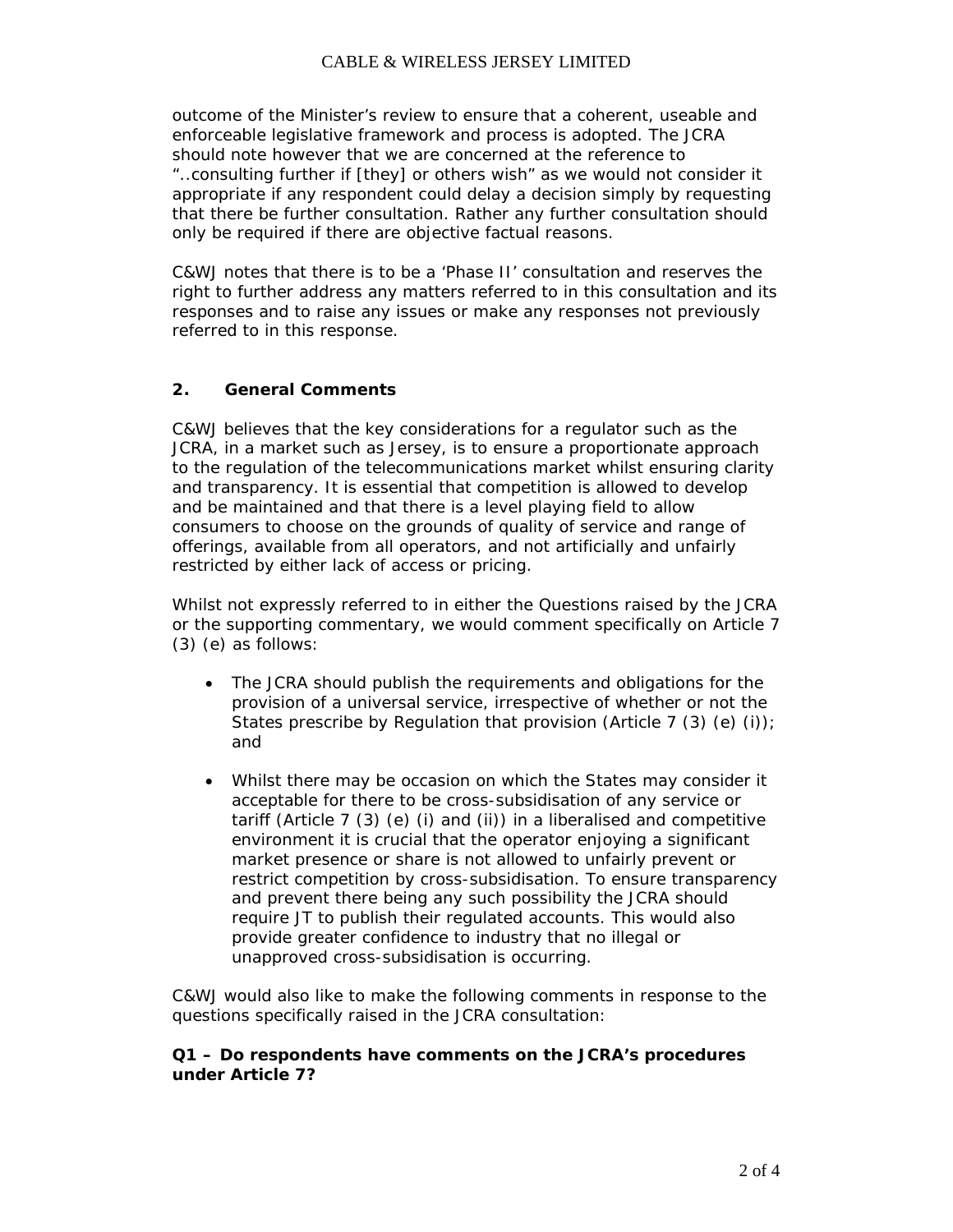C&WJ agrees with the JCRA's interpretation of the Law as currently drafted, in that it's (and the States) primary obligations arise under Article 7 (1) and the provisions of Article 7 (2) are secondary to the extent, if any, that such considerations are inconsistent with Article 7 (1).

It is crucial that regulatory decisions are taken, and directions made, in a timely and appropriate manner in such a way as to best serve the interests of competition and the marketplace.

As the JCRA is aware, regulatory delays prevent planning and the launch of new services, and the regulatory uncertainty created by long drawn out decision making processes deters investment, all of which benefits the incumbent and prevents consumers from enjoying the benefits of competition.

#### *Q2 – Should the JCRA publish responses received to consultations under Article 11?*

We consider that the current provisions of Article 11 (5) are sufficient and should continue to apply, subject to our comments on confidentiality below.

Transparency in the decision making process is essential if stakeholders are to understand and accept regulatory decisions.

An original consultation document issued by the JCRA should make it clear that any information considered by the respondent to be confidential must be submitted in a separate annex. If this is not practical then a redacted version can be provided. In neither circumstance would this be an unreasonable or unachievable submission by any respondent.

The JCRA should not be concerned about the limits on disclosure under Article 61 - the respondents are providing the information in the full knowledge that it will be published, and hence unless the response is all marked as confidential the respondent is giving their permission for publication.

We agree as proposed by Minister Ozouf that changing the obligatory nature of the secondary consultation would be appropriate to remove unnecessary delay and prevarication. Any amendment to the Law which speeds things up and prevents unnecessary delay, whilst allowing for appropriate consultation, and gives the JCRA greater flexibility, would be welcomed.

## *Q3 – How should the JCRA publish notices of proposed regulatory functions to ensure the widest possible consultation?*

The publication of notices is an issue in both Jersey and Guernsey. We believe it is for the regulator in each Bailiwick to consider the wider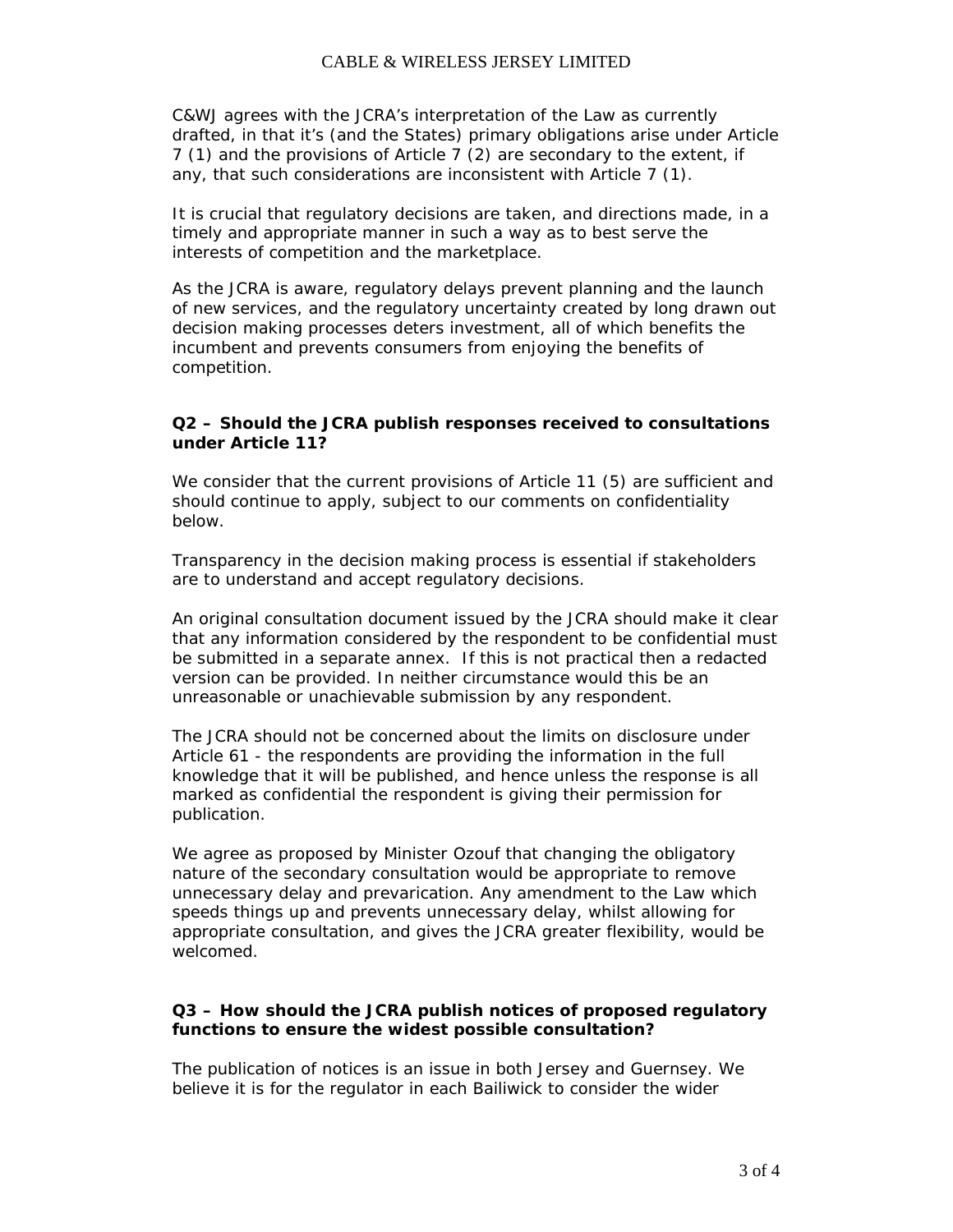### CABLE & WIRELESS JERSEY LIMITED

picture as it does not only concern the telecommunications industry. C&WJ has not identified a practical solution for consideration by the JCRA.

Having said that we are of the opinion that at a minimum the JCRA must publish these notices on the JCRA's website. This could be complemented with an email distribution list that alerts people when new issues are posted, which would then allow any interested party/citizen to receive direct notification of a matter in which they are or may be interested.

# *Q4 – Are there any other measures the JCRA should consider to improve or contribute to the regulatory process under the Law?*

C&WJ has questioned before the interpretation of Article 11 (10) of the Law and whether this requires a fresh initial notice if, after consideration and review of responses, the JCRA is of the view that the proposed exercise of a regulatory function as set out in the initial notice should still be exercised, albeit on a different, normally later, date than that set out in the initial notice. In such circumstances we believe that Article 11 (10) can be interpreted and implemented in such a manner, but to avoid ambiguity or challenge this should be clarified. This would require only a final notice where the only change is a change of date provided that such date complies with the requirements of Article 11 (9) (a).

The initial notice should also specify a timetable within which the JCRA will consider all responses and then take the relevant and appropriate next step. This provision should be included in the current Article 11 (4) and will give all interested parties, whether they respond to an initial notice or not, a reasonable expectation of when the final notice/next step on the subject matter of the initial notice will be published and the next stage, if any, will commence.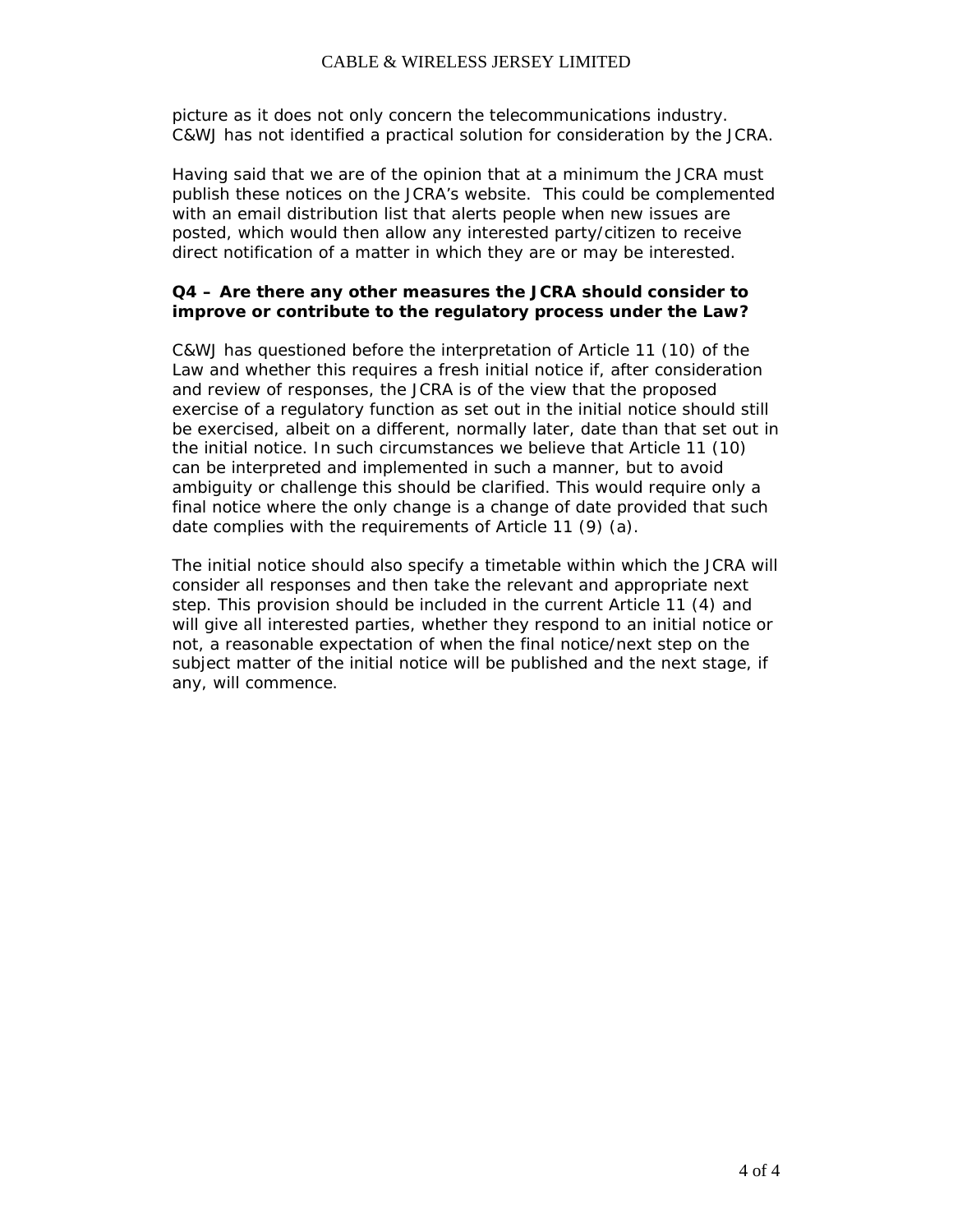

# **Comments on Consultation Document 2008-T1**

**6th June 2008**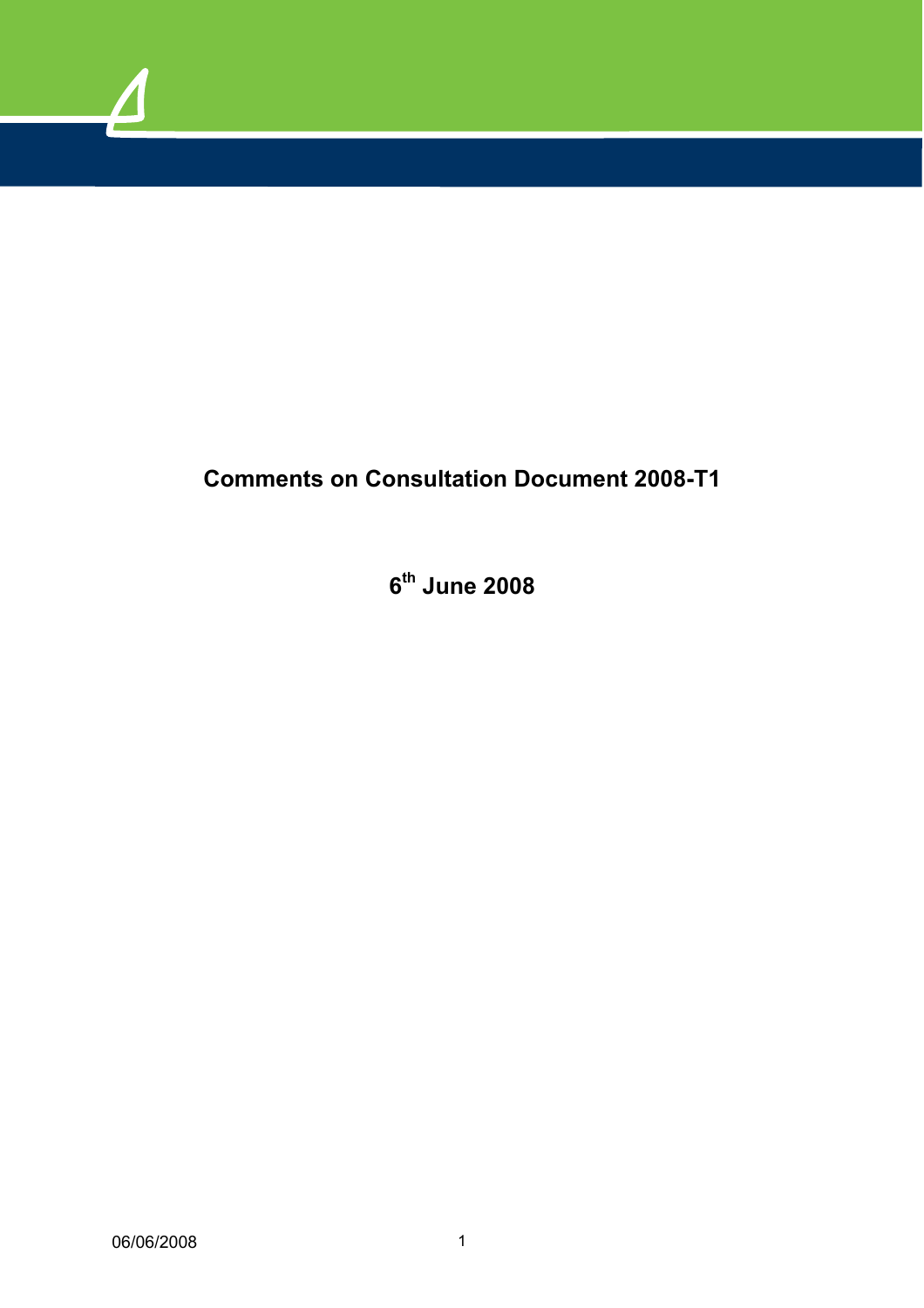# **1 EXECUTIVE SUMMARY**

- 1.1 Jersey Telecom welcomes the opportunity to respond to the JCRA's consultation document<sup>[1](#page-14-0)</sup> and looks forward to working with the JCRA to reach a sensible procedural regime that strikes the right balance between ensuring consumers interests are protected and giving an appropriate platform for competition in telecoms to continue.
- 1.2 The correct interpretation of Article 7 of the Telecommunications (Jersey) Law 2002, is fundamental to the regulators and the industry's future growth. Jersey Telecom believes that Article 7 is clear in its provision that any regulatory decision to be made should essentially be "*best calculated*" to be in the best interests of the industry, consumers and the Jersey economy as a whole. The repeated use of this key phrase emphasises the intention of the States of Jersey in creating the Law, to ensure that regulatory decisions imposed are made in a structured, calculated and, overall, a proportional manner.
- 1.3 In order to accomplish this well balanced decision, some quantifiable means of judging the impact of any such decision is necessary. This is provided in the form of best practice in other jurisdictions, more specifically, Regulatory Impact Assessment's ("RIA"), incorporating among other considerations, a Cost Benefit Analysis ("CBA"). The carrying out of a RIA/CBA enables the regulator to establish a better understanding of the impact to the market that a decision will have on the stakeholders. It will allow them to evaluate the impact on the whole market as they are in the unique position of having all the relevant information from each of the stakeholders to hand.
- 1.4 Finally, stakeholders will be able to benefit from the transparent regulatory process and this will enable the market, and ultimately, consumers to benefit from propotional decisions being made.

# **2 INTRODUCTION AND BACKGROUND**

- 2.1 On 1st May 2007 a Second Initial Notice concerning Mobile Number Portability ("MNP") was issued by the Jersey Competition Regulatory Authority ("JCRA") under Article 11(1) of the Telecommunications (Jersey) Law 2002 ("the Law"). This Second Initial Notice contained details of the JCRA's intention to modify, under Article 18 of the Law, the Licence granted to Jersey Telecom under Article 14 of the Law ("the Intended Modification"). The Intended Modification was to Condition 19 of the Licence, and provided that Jersey Telecom was required to provide MNP as early as reasonably practicable and in any event within 5 months of the coming into force of the modified Licence. The Intended Modification also mandated the use of a third party centralised database system in order to provide MNP.
- 2.2 Jersey Telecom made several detailed representations to the JCRA regarding the imposition of the Intended Modification, challenging the detail of the specified regulatory function (the "Direction") and detailing serious concerns about the process followed by the JCRA that led to the conclusions reached and the subsequent issuing of the Direction.
- 2.3 After several legal challenges to the manner in which the Intended Modification was issued, the content of the Direction and the process that was adopted which

<span id="page-14-0"></span> <sup>1</sup> Consultation document 2008-T1 Procedures under the Telecommunications (Jersey) Law 2002, 8 April 2008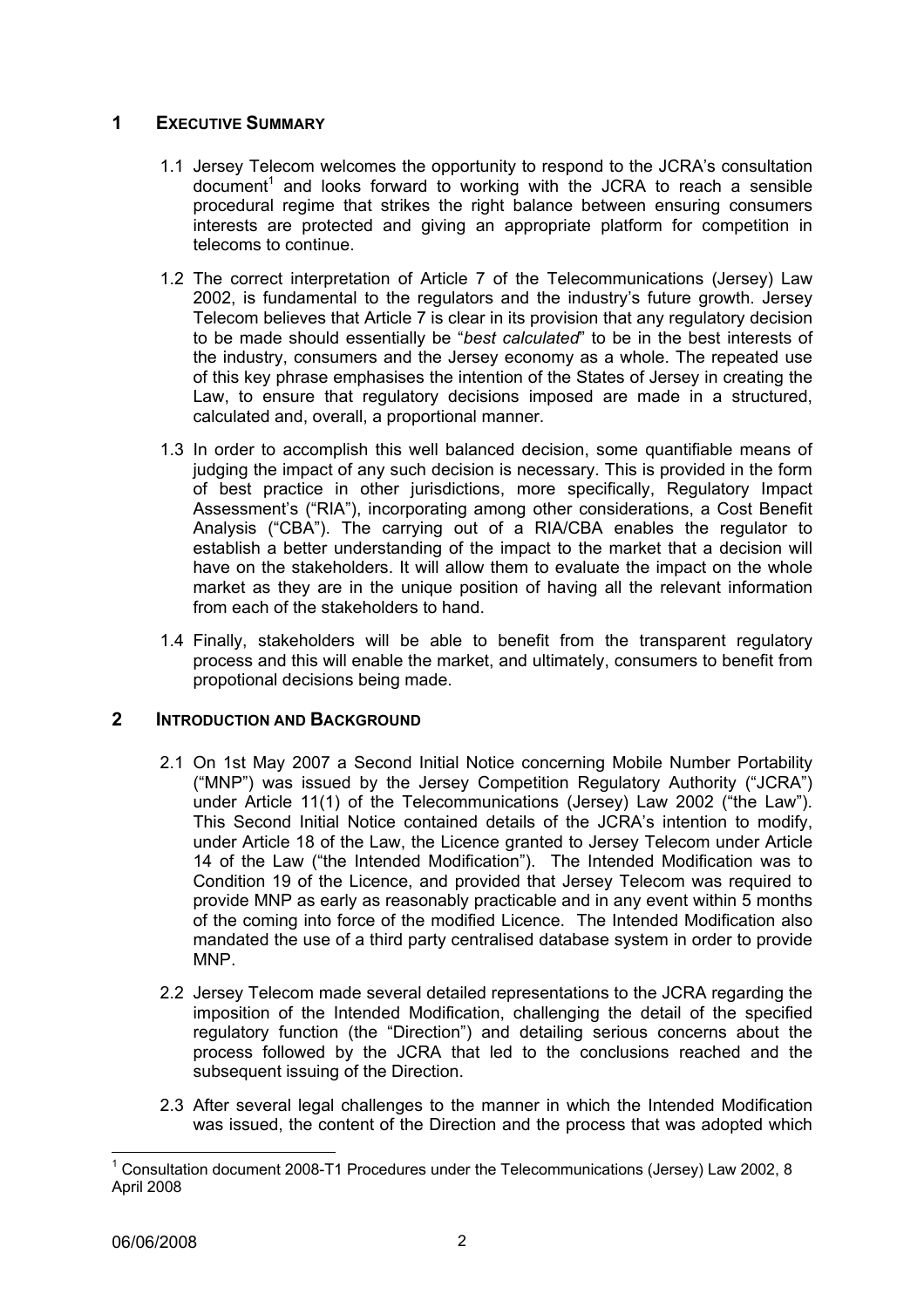culminated in the Direction being issued, Jersey Telecom and the JCRA agreed to review the contents of the Direction out of court and subsequently a workable conclusion was reached.

2.4 A pre-requisite to this conclusion being attained was the requirement that the JCRA issue a consultation to the industry considering Article 7 of the Law and how the JCRA's duties under this Article should be sufficiently discharged, whilst having regard to input from the industry.

# **3 JERSEY TELECOM'S GENERAL RESPONSES TO CONSULTATION PAPER**

- 3.1 The Telecommunications (Jersey) Law 2002 provides that:
	- *"7. Duties of Minister and Authority*
	- *(1) The Minister and the Authority shall each have a primary duty to perform his, her or its functions under this Law in such manner as each considers is best calculated to ensure that (so far as in his, her or its view is reasonably practicable) such telecommunication services are provided, both within Jersey and between Jersey and the rest of the world, as satisfy all current and prospective demands for them, wherever arising.*
	- *(2) In so far as it is consistent with paragraph (1) to do so, the Minister and the Authority shall each –* 
		- *(a) perform his, her or its functions under this Law in such manner as each considers is best calculated to protect and further the short-term and long-term interests of users within Jersey of telecommunication services and apparatus, and perform them, wherever each considers it appropriate, by promoting competition among persons engaged in commercial activities connected with telecommunications in Jersey;*
		- *(b) perform his, her or its functions under this Law in such manner as each considers is best calculated to promote efficiency, economy and effectiveness in commercial activities connected with telecommunications in Jersey;*
		- *(c) perform his, her or its functions under this Law in such manner as each considers is best calculated to further the economic interests of Jersey;*
		- *(d) perform his, her or its functions under this Law in such manner as each considers is best calculated to impose a minimum of restriction*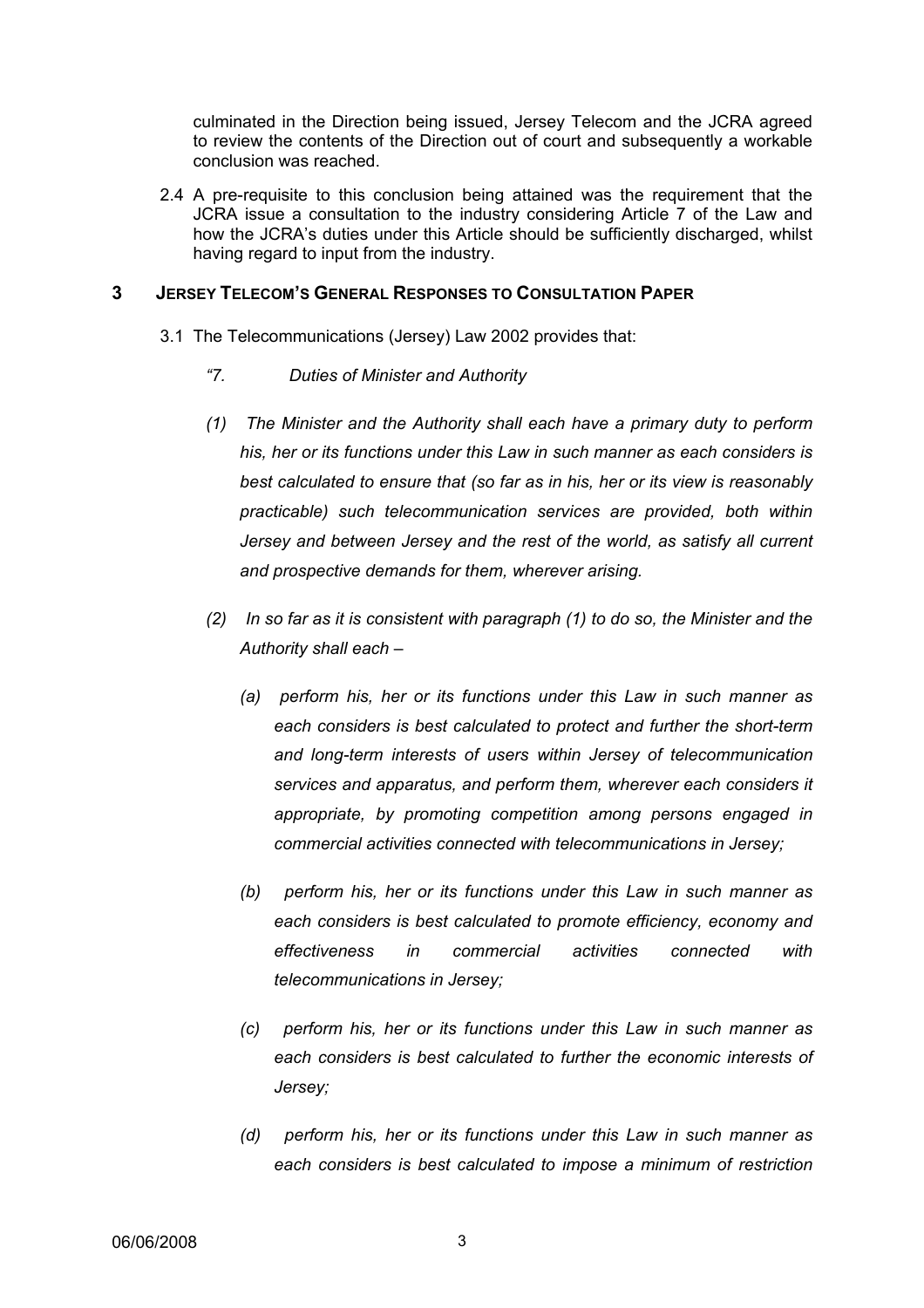*on persons engaged in commercial activities connected with telecommunications in Jersey;* 

- *(e) in performing his, her or its functions under this Law, have regard to the need to ensure that persons engaged in commercial activities connected with telecommunications in Jersey have sufficient financial and other resources to conduct those activities; and*
- *(f) in performing his, her or its functions under this Law, have regard to any special needs of persons who are disabled or have limited financial resources or have particular needs."*
- 3.2 Jersey Telecom believes that Article 7 is clear in its provisions. It is undoubtably a question of balance and a weighing up of all of the relevant information such as the market condition, the cost of investing, the cost of capital, the cost of the regulatory mechanism being considered, the required outcome, etc together with consideration of the benefits. These considerations will enable a calculated, reasonable and balanced viewpoint to be attained.
- 3.3 It could be said that Article 7 facilitates choice and competition. The repeated reference to "*best calculated"* in Article 7 shows that account must be taken of the extent to which it achieves choice and competition, against the costs involved. If the proposed service has only a relatively minor impact or provides a very small benefit in comparison with those costs, then imposing the service is not "*best calculated*" to achieve choice and competition. In addition, if the service proposed is only one means of achieving the Article 7(1) objective, then Article 7(2) applies to the choice of means.
- 3.4 It is Jersey Telecom's further understanding that Article 7(1) requires the JCRA to consider the provision of new types of telecommunications services in Jersey if there is sufficient demand for them.
- 3.5 It does not, however, compel the introduction of any service simply because potential consumers have expressed a desire for such a service – this would not be "best calculated" in any respect. Rather, Article 7(2) clearly requires the JCRA to consider the costs and benefits of introducing any service that will be imposed upon the industry as a result of a regulatory determination.
- 3.6 Regulators are generally required in markets as a remedy to support market failure, or in the case of recently liberalised telecommunications markets, they are able to facilitate the adoption of a level playing field for new entrants, until such is created naturally through the development of competition in a market. Article 7 emphasises the importance of competition as a means to achieve the various objectives of the regulator, rather than competition being an overriding end in itself.
- 3.7 Turning to the specific's of Article 7(2), it states that the JCRA must consider whether:
	- 3.7.1 Any regulatory function is "*best calculated to protect and further the short-term and long-term interests of telecommunications users in*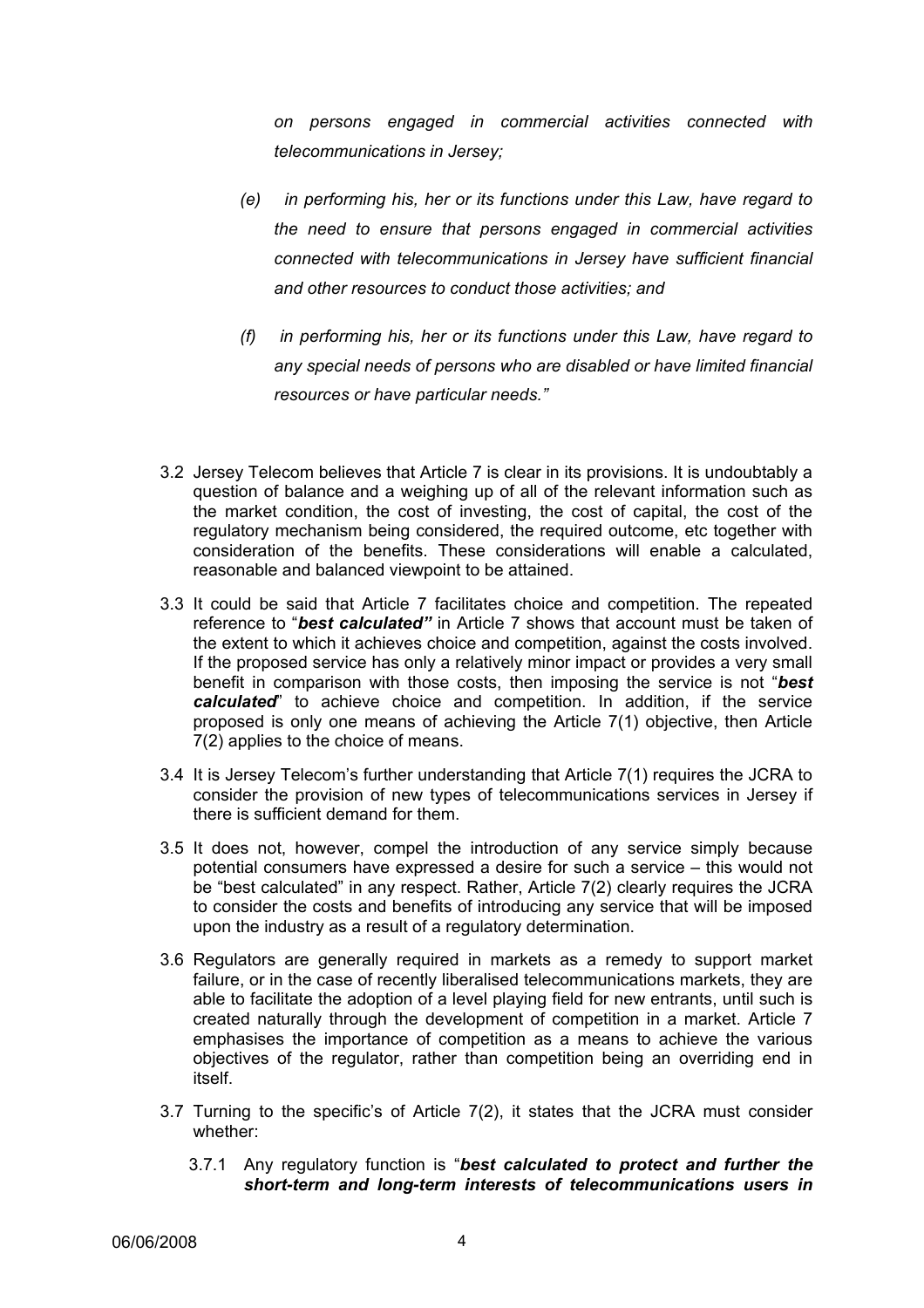*Jersey*". This clearly requires some form of calculation to have taken place prior to the issue of a specified regulatory function. Consideration as to how the decision will impact the market in the short and long-term must be performed. The industry already utilises RIA's for other matters, such as when a new Operator's Licence is being considered for issue. In such cases the applicant must show that they are a serious and sustainable Operator with a clear strategy for market entry. In doing so they must show what the impact of their entry is to the market and how their entry will affect others already present in that market. RIA's contain, as a fundamental part, a CBA which enables specific calculations to be made as to the costs versus the benefits of any decision, prior to it being implemented. In the case of RIA's, they are already extensively used in other jurisdictions and there should be no difficulty in applying a similar structure to address any Jersey market needs;

3.7.2 The competitive impact of a decision was appropriate. In attaining such a response the JCRA is required to consider whether the introduction of the service in question would be appropriate to promote competition. In order to reach this decision an evaluation of the costs and benefits and the impact to the marketplace would need to be carried out to determine the efficiency and proportionality of such a decision; such as is provided for in a RIA;

The specified regulatory function was *"best calculated to promote efficiency, economy, and effectiveness in commercial activities connected with telecommunications in Jersey*". Again, to ensure that this duty was discharged, some form of assessment of the costs, benefits and market status would need to be carried out in order to ensure that the impact of any Direction to the industry and ultimately, to consumers was fully considered. It is necessary to consider the alternatives to any proposed services and to weigh-up whether they are best placed to address consumer needs in a proportional manner. This is particularly important in a market the size of Jersey, where EU solutions that succeed well in a macrostate environment when applied in a microstate environment may not succeed.

- 3.7.3 The decision was "*best calculated to further the economic interests of Jersey*". This again raises the issue of the proportionality of the decision against the size of the marketplace. It is important that regulators in small states do not simply replicate regulation and competition policy designed for macrostate environments. Professor Michael Gal argued in the paper "Applying the EU Regulatory Framework in Microstates"<sup>2</sup> that:
- 3.7.4 "the effect of small size is similar to that of a magnifying glass: special market phenomena become more significant as extremes become the rule. This requires small economies to change the focus of their competition laws to regulate their markets efficiently"; and
- 3.7.5 The decision was "*best calculated to impose the minimum of restriction on persons engaged in commercial activities connected with telecommunications in Jersey*". As stated above, whilst competition is clearly important to the market, it should not be the end goal  $-$  it is a mechanism to achieve more effective and efficient organisations, thereby

<span id="page-17-0"></span><sup>&</sup>lt;sup>2</sup> "Applying the EU Regulatory Framework in Microstates: A report to the CYTA, EPT and Maltacom by Ovum and Indepen" June 2005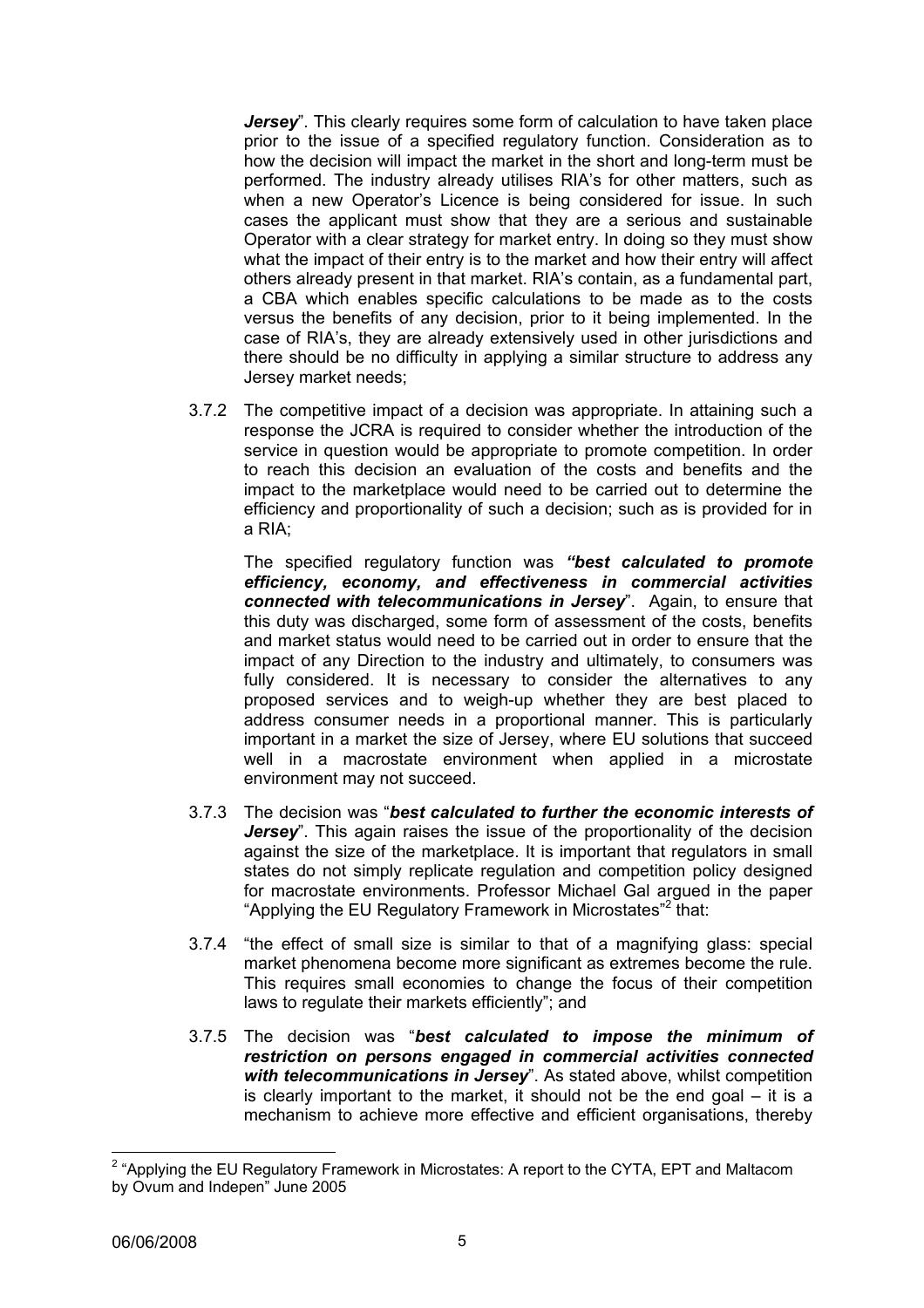allowing consumers to benefit from lower pricing and a greater level of choice, it should not, however, be the end goal without any consideration of the aim that it is trying to achieve.

- 3.8 Where a significant regulatory decision is to be made, Jersey Telecom believes that a considered information gathering exercise must be undertaken in order to fully establish the impact of the introduction of the regulatory burden and also to ensure that all costs and benefits are considered. It further believes that consideration for the above-mentioned should be achieved at the same time as the consultations are being carried out by the JCRA and that any such process should be transparent, in a similar way to that conducted by the Office of Utility Regulation ("OUR") in Guernsey or the Office of Communications ("Ofcom") in the UK.
- 3.9 It is also Jersey Telecom's belief, that a prudent regulator will wish to adopt best practice methodology in any such cases. It is inappropriate to assume that the introduction of a regulatory measure alone will ensure greater competition, particularly where the costs are significant and will inevitably filter through to the consumer at some stage.
- 3.10 Comments should be invited from the stakeholders at the earliest opportunity. A pre-determined viewpoint should be avoided as it is the comment of the stakeholders that should enable the regulator to achieve and adopt a balanced and transparent decision, having taken into account the commercial, technical and operational considerations from the industry.
- 3.11 Jersey Telecom has previously bought to the JCRA's attention the fact that RIA's are commonly used as a regulatory tool throughout the EU and UK. It has also drawn to the JCRA's attention comments contained within Ofcom's statement of 21<sup>st</sup> July 2005 in their paper *Better Policy*  $\frac{1}{\sqrt{2}}$ *ing*<sup>[3](#page-18-0)</sup> which stated that:

"1.1 The decisions which OFCOM makes can impose significant costs on our stakeholders and it is important for us to think very carefully before adding to the burden of regulation. One of our key regulatory principles is that we have a bias against intervention. This means that a high hurdle must be overcome before we regulate. If intervention is justified, we aim to choose the least intrusive means of achieving our objectives, recognising the potential for regulation to reduce competition. These guidelines explain how Impact Assessments will be used to help us apply these principles in a transparent and justifiable way.

1.2 Impact Assessments form a key part of best practice policy making, which is reflected in our statutory duty to carry them out. They provide a way of considering different options for regulation and then selecting the best option. In selecting and analysing options, the need to further the interests of citizens and consumers is of paramount importance.

*…* 

*1.7 … in carrying out Impact Assessments, we will be guided by the*

<span id="page-18-0"></span> <sup>3</sup> "better Policy Making, Ofcom's Approach to Impact Assessment, 21 July 2005, http://www.ofcom.org.uk/consult/policy\_making/guidelines.pdf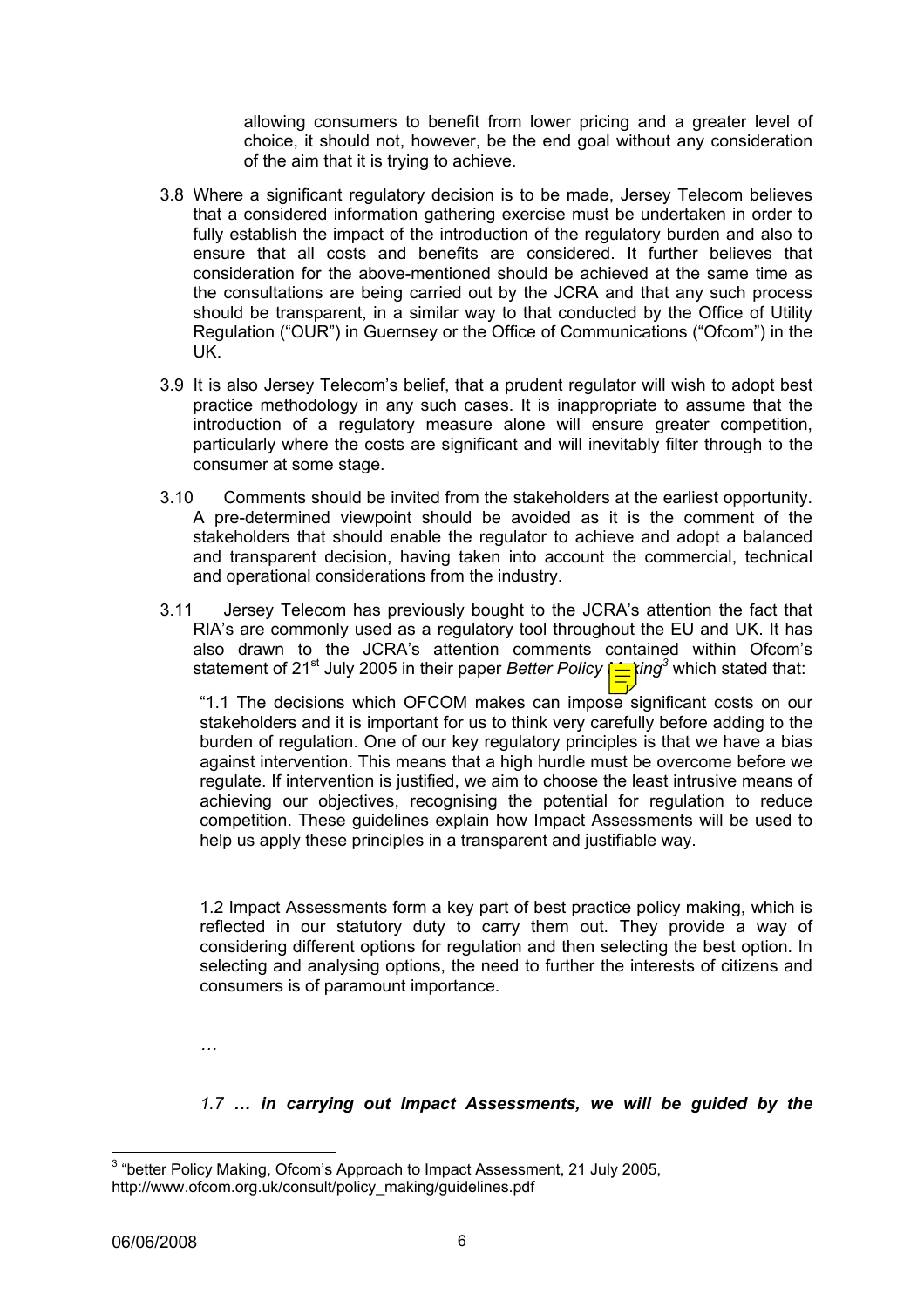*principle of proportionality. This means that a decision which is likely to have a wide-ranging impact and/or impose substantial costs on stakeholders will have a more comprehensive Impact Assessment than a decision which will have a less significant impact.[emphasis added]* 

*…* 

- *2.1 An Impact Assessment is an essential part of considering different options for regulation, including alternatives to formal regulation, and then, using objective criteria, selecting the best option. Subject to the principle of proportionality, an Impact Assessment will generally:*
- *identify the impacts of each option on the interests of particular groups of stakeholders;*
- *identify any impacts which each option would have on competition;*
- *identify and, where possible, quantify the costs and benefits flowing from the impacts which each option would have;[emphasis added]*
- *assess the key risks associated with each option.*
- *…*
- *2.4 Impact Assessments should enable OFCOM and our stakeholders to see more clearly the costs and benefits associated with different policy options. They will therefore be able to comment on our proposals more easily and as a result, consultations should be more effective."*
- 3.12 Jersey Telecom agrees with Ofcom's view that:
	- impact assessments are a key part of best practice policy making and are an essential part of considering different options for regulation;
	- a decision which is likely to have a wide-ranging impact and/or impose substantial costs on stakeholders (such as the Intended Modification) should have a more comprehensive impact assessment than a decision which will have a less significant impact;
	- an impact assessment must identify the impacts of each option on the interests of particular groups of stakeholders and must identify and, where possible, quantify the costs and benefits flowing from the impacts which each option would have; and
	- impact assessments should enable the regulator and stakeholders to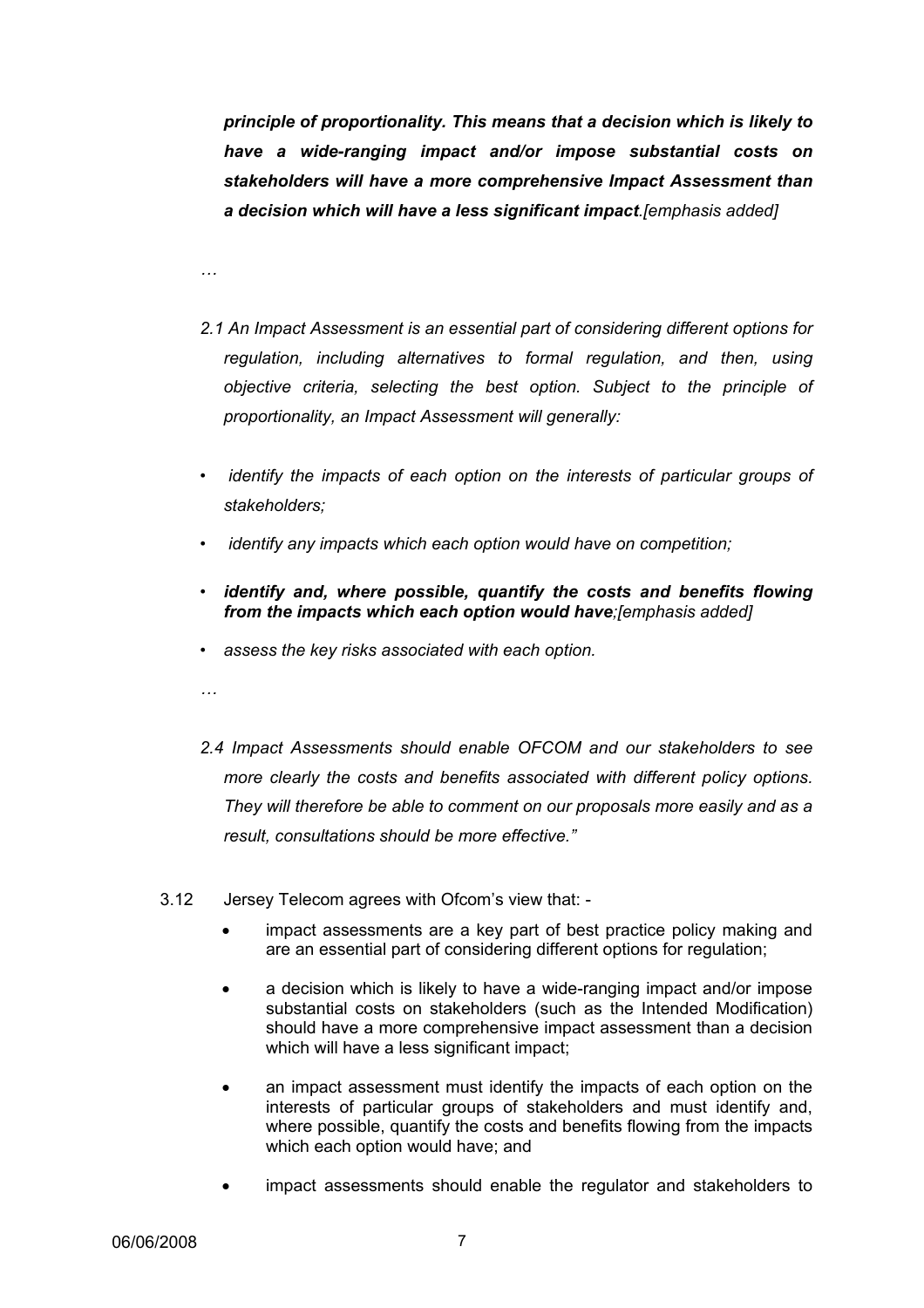see more clearly the costs and benefits associated with different policy options, so that they are able to comment on the regulator's proposals more easily and as a result, consultations should be more effective.

- 3.13 It may be noted that the requirement on OFCOM to conduct impact assessments before taking important policy decisions is enshrined in section 7 of the Communications Act 2003 (which, by virtue of article 6 of the Communications (Jersey) Order 2003, extends to Jersey, with modifications to insert "Bailiwick of Jersey" in addition to "United Kingdom" wherever it appears). OFCOM therefore carry out impact assessments in relation to matters where they have regulatory functions in Jersey.
- 3.14 As for the EU, the Commission is committed to conducting impact assessments in relation to all its major initiatives; see its 2002 Communication on Impact Assessments COM (2002) 276 final.
- 3.15 The JCRA itself accepts the importance of impact assessments in relation to proposed grants of licences under the Law; see its document Competitive Impact Assessment, which requires the applicant and existing licensees to prepare a competitive impact statement in relation to any such proposal. It is wholly unclear why the JCRA believes that impact assessments are appropriate in relation to the grant of licences but not in relation to the modification of licences.
- 3.16 Moreover, in other regulatory contexts the States of Jersey has recognised that impact assessments are a required regulatory tool.
- 3.17 The duty to prove that such a measure will generate net benefits in terms of economic welfare rests properly on the JCRA, not least because in its capacity as regulator, it is in a unique position to obtain all the information required to make that assessment.
- 3.18 OFCOM's willingness to expose their detailed reasoning to public scrutiny, and willingness to consult the parties concerned on the costs and benefits of their proposal appears to sit in contrast with the current JCRA consultation regime. However, Jersey Telecom is hopeful that following this consultation a more transparent and robust process will be fashioned.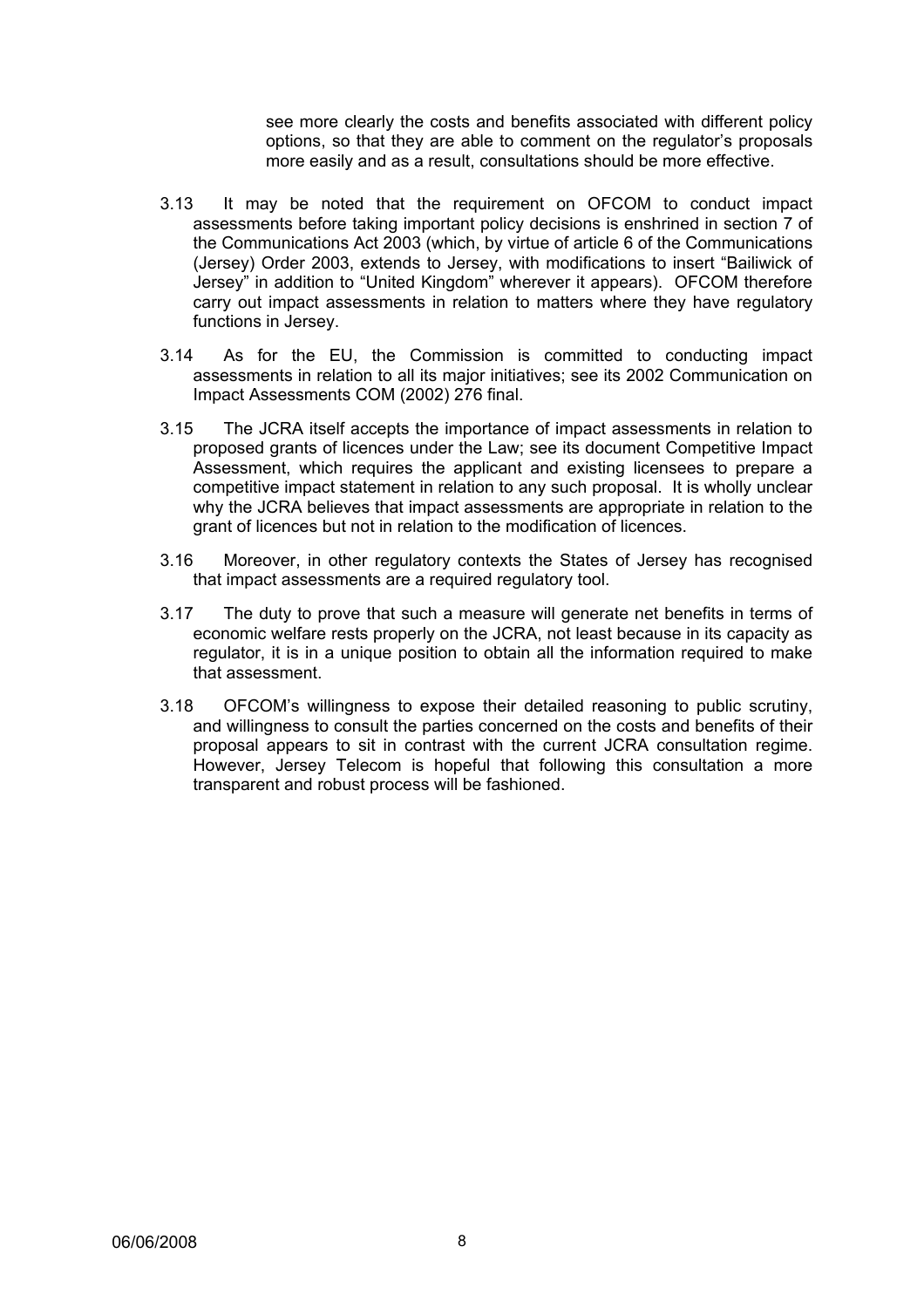# **4 JERSEY TELECOM'S RESPONSES TO THE QUESTIONS POSED**

# **Q.1 Do respondents have comments on the JCRA's procedures under Article 7 ?**

- 1.1 Jersey Telecom believes that the JCRA's procedures under Article 7 do not go far enough to ensure that they have adequately captured the impact of their regulatory decisions upon the marketplace. As specified above, Jersey Telecom believes that a RIA (containing a CBA) should be conducted where a decision which is likely to have a wide-ranging impact and/or impose substantial costs on stakeholders (such as the Intended Modification) should have a more comprehensive impact assessment than a decision which will have a less significant impact. The impact assessment must identify the impacts of each option on the interests of particular groups of stakeholders and must identify and, where possible, quantify the costs and benefits flowing from the impacts that each option would have. Finally it should enable the regulator and stakeholders to see more clearly the costs and benefits associated with different policy options, so that they are able to comment on the regulator's proposals more easily and as a result, consultations should be more effective.
- 1.2 The JCRA states in its consultation that whether the demand is reasonably practicable, is of primary concern. As Jersey Telecom has stated above, demand should be considered in proportion to the costs and impact to the marketplace and the industry. It is not sufficient to state that there is simply demand for a service and therefore the JCRA's obligations in terms of carrying out a RIA are discharged. Jersey Telecom draws the JCRA's attention to the statement issued by Ofcom, detailed in section 1.15 above. Furthermore, Jersey Telecom believes that the industry can work jointly with the JCRA in order to obtain the necessary information to easily carry out a CBA. The JCRA is in the unique position of being able to gather all the information together and then to draw a conclusion based on the facts, rather than what it assumes to be true.
- 1.3 This viewpoint is consistent with the JCRA's statement on page 4 of the Consultation document<sup>[4](#page-21-0)</sup> which states that the JCRA must have regard to the considerations contained within Article 7(3) and these considerations should be read in conjunction with Article 7(1) "… *These factors include accessibility, affordability, innovation, quality and reliability*…"
- 1.4 The JCRA states on page 5 of the Consultation document, that its start point is to determine whether the exercise of the specified regulatory function would be best calculated to ensure the needs for current and perspective demand is met and that this determination is informed by the aforementioned considerations of Articles 7(1), 7(2) and 7(3). Jersey Telecom would wholeheartedly agree that in determining whether a specified regulatory function is issued, consideration should be given to the contents of these Articles in the form of a RIA (encompassing the CBA). The complexity of which is determined by the importance the industry places on the matter and the potential cost versus benefit of implementation. First and foremost should be the information gathering stage. The information gathering stage will enable a RIA/CBA to be completed quickly and a draft proposal can then be issued as a result (prior to which the JCRA should contact the relevant parties to discuss the points that have been raised in consultation responses in order that they have clearly understood any concerns/questions raised and verified any costings submitted. Most importantly, they should ensure that they have correctly interpreted each parties

<span id="page-21-0"></span><sup>————————————————————&</sup>lt;br><sup>4</sup> Procedures under the Telecommunications (Jersey) Law 2002, Consultation Document 2008-T1, 8<sup>th</sup> April 2008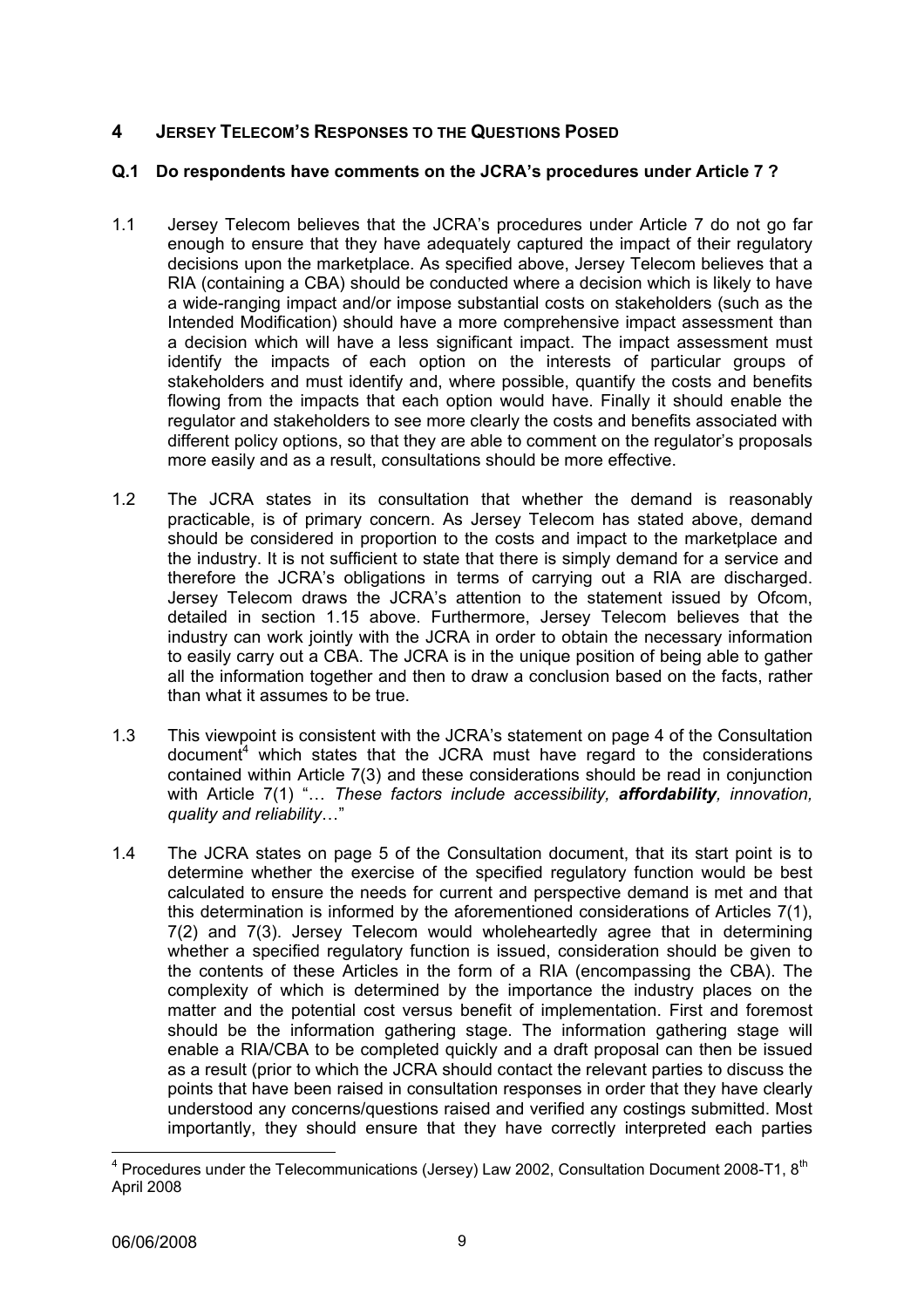point, it is not sufficient or acceptable to simply disagree with a particular viewpoint from a party without first understanding on what basis that view has been attained).

- 1.5 In regard to Article 11 of the Law, whilst Jersey Telecom agrees the Law provides that the JCRA should state where the document giving effect to the proposed specified regulatory function is to be found, it suggests that the JCRA should make it standard practice that in terms of publication the said document should be posted onto the JCRA's website in its final form. It is out of step with the industry for hard copies to be made available at the JCRA's offices only and incomplete documents to be posted via the website. This is not helpful to the industry and is an inefficient use of resource if the only complete and true copy is to be found at the JCRA's offices.
- 1.6 Finally, the JCRA's consultation process should include a transparent roadmap that will ensure sufficient time is given for responses by all parties. All parties will then also be aware of when a further response will be delivered by the JCRA. Currently, the parties are given a varying length of time to respond to consultations and have no idea when a matter will be concluded by, if at all. A more preferable position would be a roadmap outlining the length of the consultation process together with a date upon which a draft response will be issued and a further time period to respond to such draft response (as is the case with the Office of Utility Regulation ("OUR") in Guernsey). This allows work to be scheduled more efficiently and matters to be concluded within a reasonable timeframe.

## **Q.2 Should the JCRA publish responses received to consultations under Article 11?**

2.1 Jersey Telecom believes that the JCRA should request full and redacted versions of any responses, in order that responses can be published.

## **Q.3 How should the JCRA publish notices of proposed regulatory functions to ensure the widest possible consultation?**

- 3.1 Jersey Telecom believes that whilst publication via the website is necessary for easy access by the industry, it may not be as appropriate for members of the public who may not check the website in the absence of a Gazette Notice.
- 3.2 Responses to the parties should be concise, but contain all the relevant facts in a nonbiased manner.
- 3.3 Jersey Telecom believes that publication via the Gazette and website and provision of the information to each of the relevant parties is sufficient.

#### **Q.4 Are there other measures the JCRA should consider to improve or contribute to the regulatory process under the Law?**

4.1 A key consideration of the effective regulation of the telecommunications market should be transparency. It is not sufficient or acceptable to Jersey Telecom for decisions to be made in the absence of dialogue with the relevant parties prior to the issue of specified regulatory functions. Meaningful dialogue ensures that issues are addressed, considerations are deliberated and costs are proportional. Effective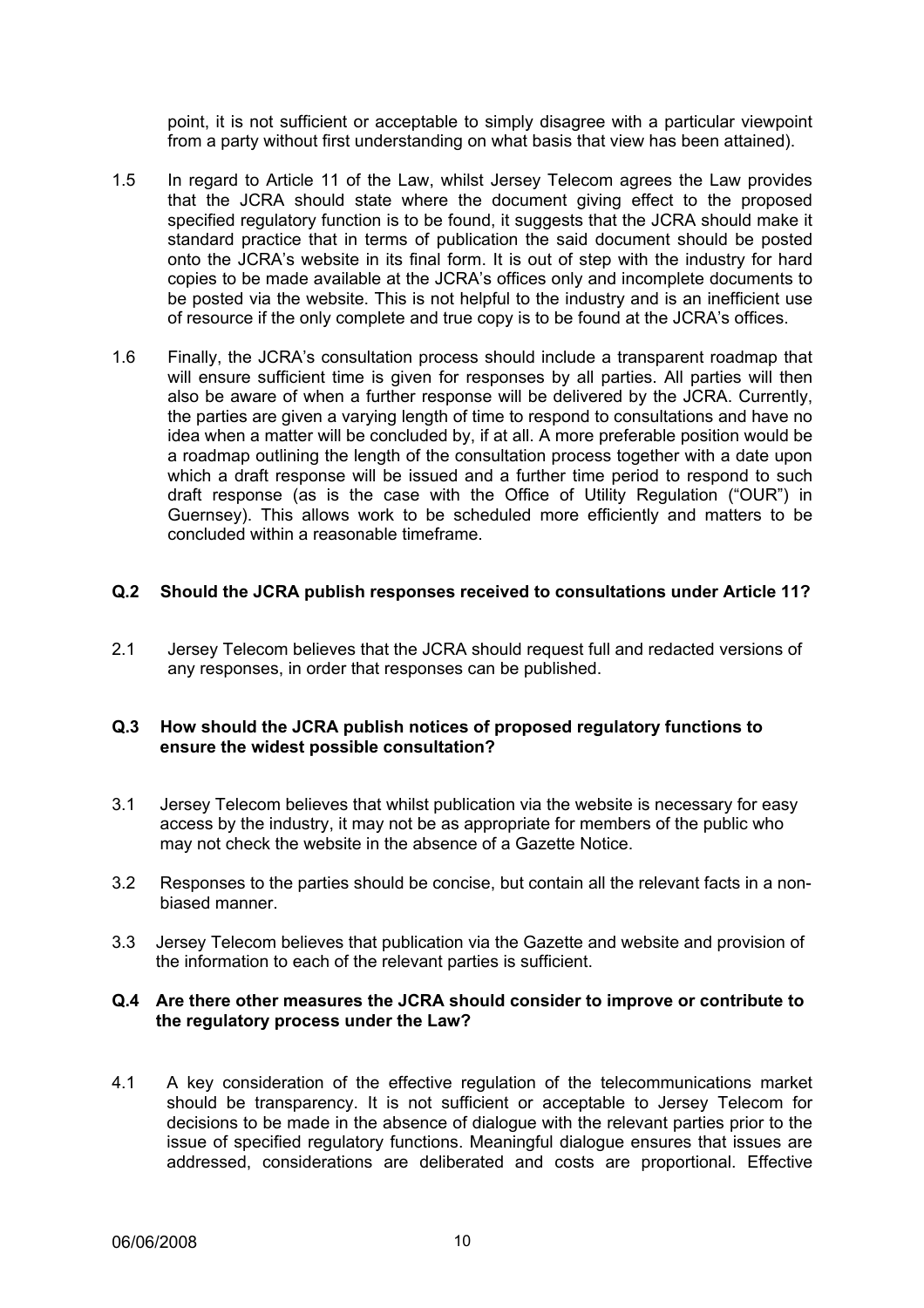dialogue should be the first step in any regulatory process. In the absence of dialogue costly legal challenges will follow.

- 4.2 As mentioned in Q1, a roadmap of timings should be provided when a Consultation is issued in order that all parties are able to schedule work efficiently. The OUR's process works well and could be used as a reference on this point.
- 4.3 In addition, matters should always be bought to a conclusion and all parties should be advised of the conclusion, whether this is in the form of a Final Notice, in the case of a specified regulatory function, or other means.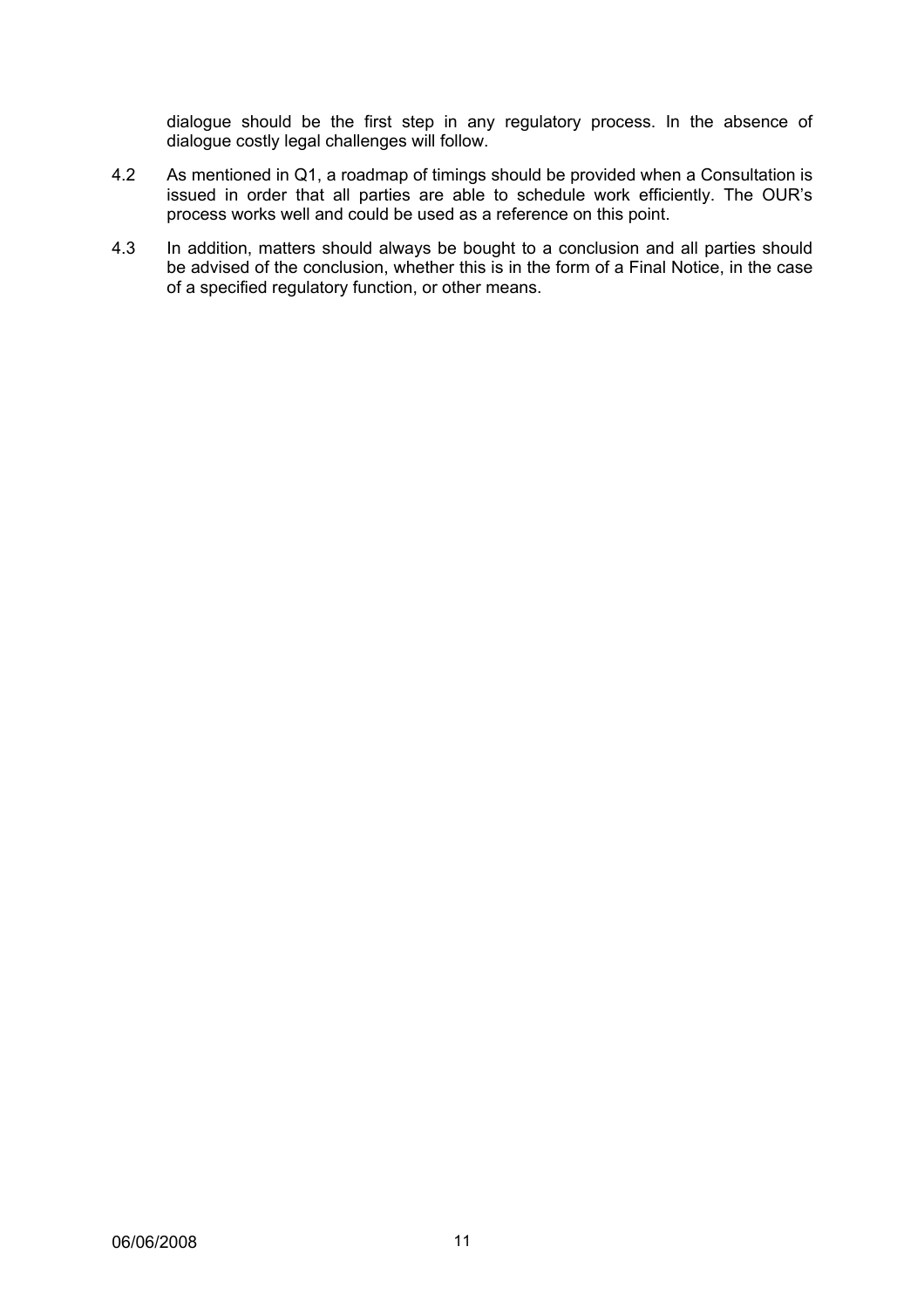



 $6<sup>th</sup>$  June 2008

Jersey Competition Regulatory Authority Telecommunications Case Officer 2<sup>nd</sup> Floor Salisbury House 1-9 Union Street St Helier Jersey JE2 3RF

Attention Graeme Marett Esq

Dear Sirs

#### Re: Procedures under the Telecommunications (Jersey) Law 2002 – Consultation Document 2008-T1

We refer to the above Consultation Document, published on 8<sup>th</sup> April 2008. We are pleased to comment on the JCRA's proposal to produce guidelines for the procedures that the JCRA should follow under the Telecommunications (Jersey) Law 2003, with particular reference to Articles 7 and 11.

We acknowledge that the JCRA has "specified regulatory functions" which include the issuing of licences to providers of telecommunication services (under Article 14), modifying licence conditions (Article 18), issuing directions to comply with licence conditions (Article 19), and revoking licences (Article 20).

In this respect, whilst we believe it to be important for the JCRA to publish a guideline on procedures under Articles 7 and 11, we are equally concerned to understand how the JCRA can exercise its powers under Articles 18 to 20. In our view there are a number of pertinent questions that need to be addressed including the following:

- A. What is the core intent of the Law?
- B. What is the intended objective of licensing alternative operators?
- C. How can competitors be protected from the effects of licence breaches, including potentially anti-competitive behaviour, by Jersey Telecom ("JT"), the incumbent operator?

It is our understanding that the intent of the Telecommunications Law (Jersey) 2002 was to establish a base for competition to JT in the interests of both business and residential consumers in Jersey. Clearly, it was recognised at the time that without an effective regulatory framework communications companies in Jersey would not have the confidence to invest to meet the significant growth in demand for more capacity and the introduction of the new services required to maintain Jersey's competitiveness.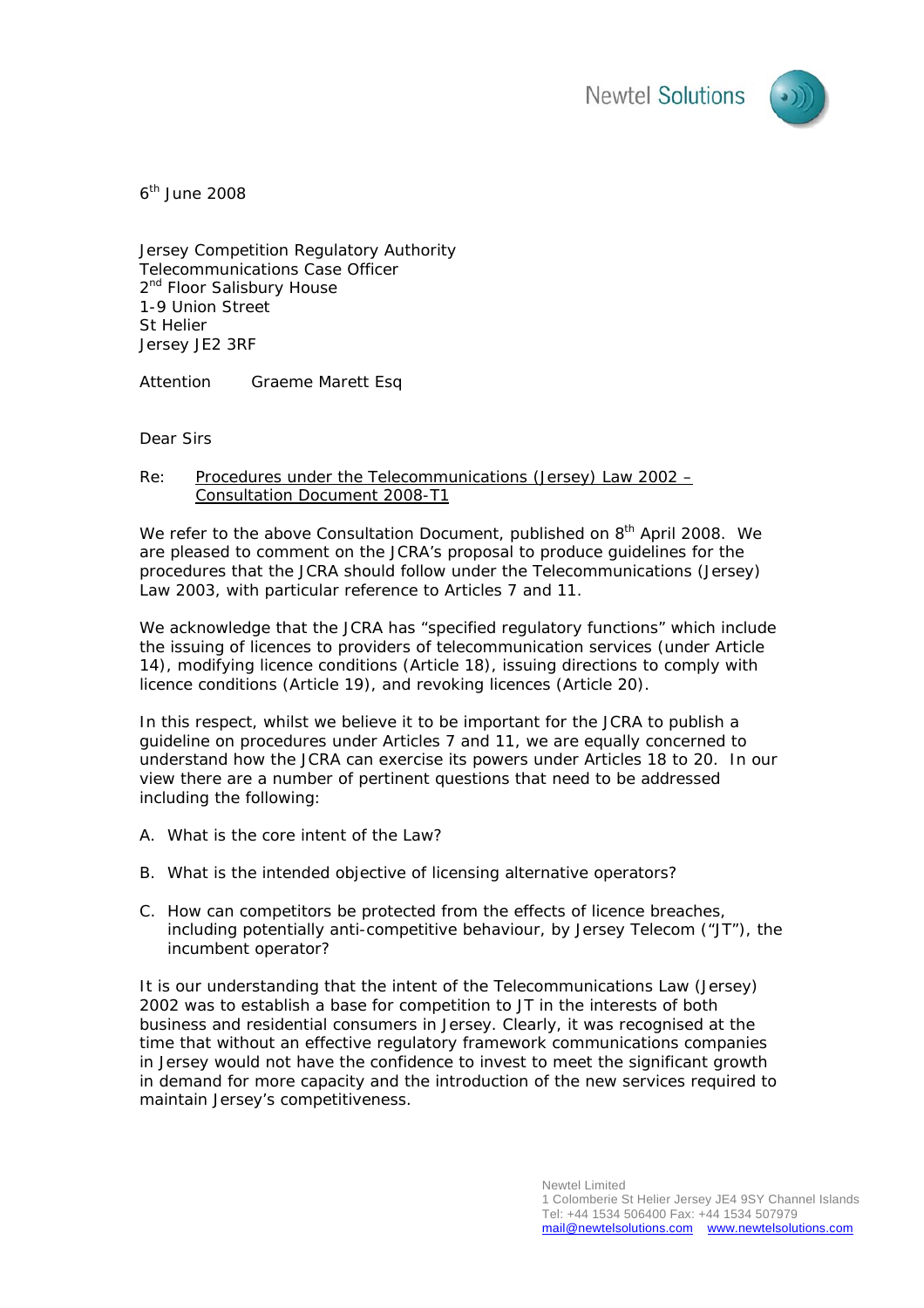Against this background, we would like to make some comments on the competitive environment in Jersey to provide a framework for our answers to the questions posed in the consultation document.

As you will be aware, Newtel currently serves over 12,000 business, government and residential customers in the Channel Islands. We provide a range of hosting, private circuit, Internet, broadband, voice and cable television services. In some cases, these services are provided over Newtel's own network infrastructure but, in most cases, Newtel's provision of these services is dependent upon the company having fair access to JT's network via JT's wholesale products.

Consequently, JT's behaviour in the marketplace and its compliance with its Licence conditions under the regulatory framework is critical to Newtel's ability to compete effectively. This is why we believe it to be equally important for the JCRA to produce guidelines in relation to Articles 18-20 as well as Articles 7 and 11. We believe that it is difficult to consider Articles 7 and 11 in isolation.

We recognise that the current regulatory framework has been developed by adopting many of the common principles that have been applied in other jurisdictions. However, with the benefit of over five years of operation, we have to question whether the resulting framework is fully 'fit for purpose' for the Jersey market.

In terms of the JCRA's responsibilities under Article 7, and also the Minister's responsibilities, we recognise that there is a choice that has to be made between encouraging competition in the provision of network infrastructure, both on and off-Island, or to encourage competition in the provision of services. In this respect, whilst Newtel has invested in off-island infrastructure, the probability of Newtel or any other Licensed Operator duplicating JT's on-Island infrastructure is low. Therefore, the most likely competition model is one of active services competition. This emphasises the degree of dependence that Newtel and other competitors to JT will always have on JT's wholesale products.

In turn, this requires the JCRA to have the appropriate powers to require JT to provide wholesale services to competitors on fair, reasonable and nondiscriminatory terms and to control the potential abuse of dominance by JT.

Under the current framework, JT's Licence requires it to treat competitors fairly and to offer services on non-discriminatory terms. If JT breaches any of its Licence conditions related to fair trading, the JCRA can direct JT to correct the breach. If JT does not correct the breach, the JCRA has the ultimate sanction of revoking of JT's licence but, in our view, this is a highly unlikely scenario. Therefore, the only route the JCRA has to address any concerns regarding anticompetitive behaviour is to apply competition law. This is not a step that smaller players can take without very careful consideration.

This suggests that there needs to be a step between Licence revocation as a penalty and the alternative of competition law proceedings. At a minimum, this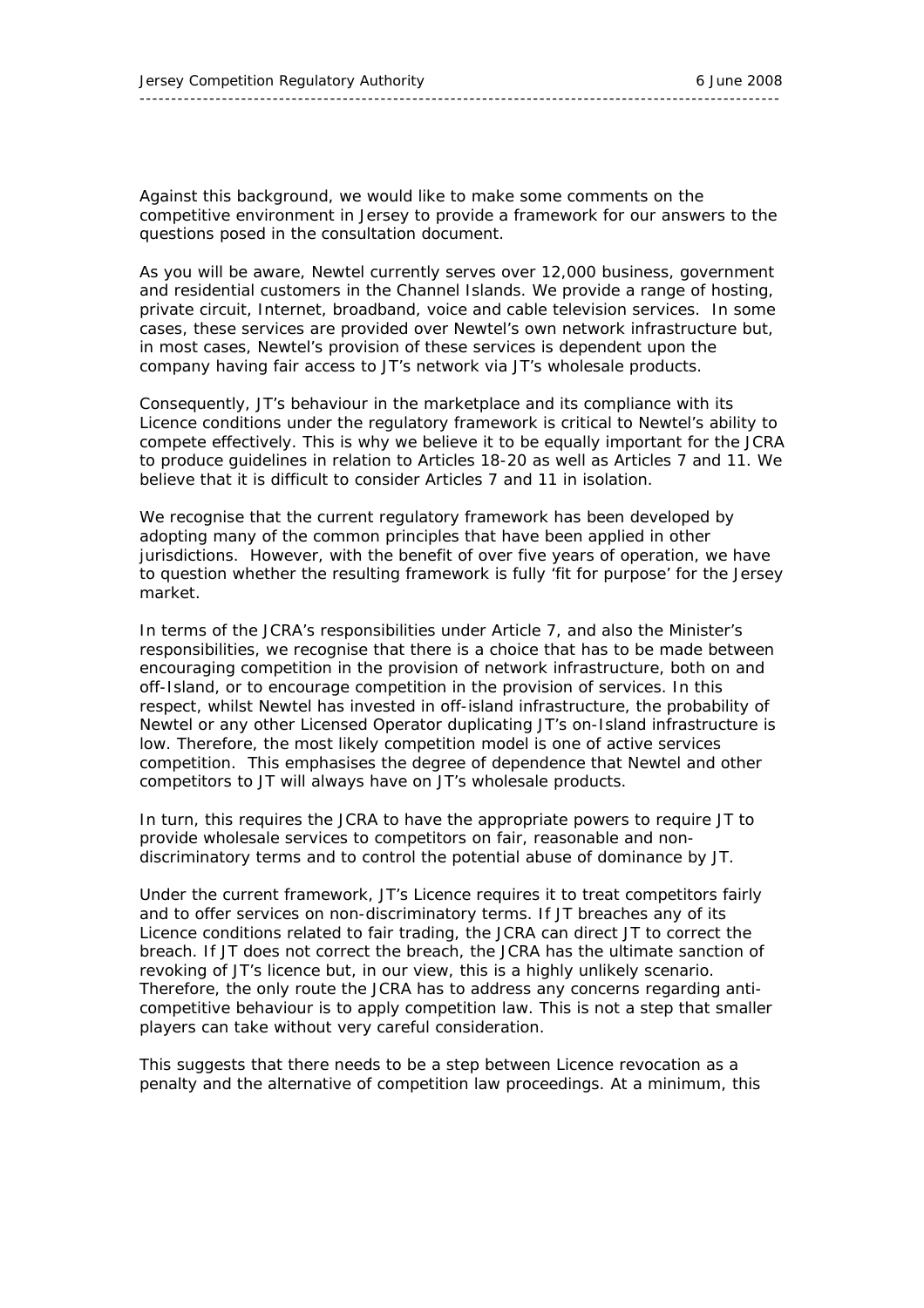should involve a provision where the JCRA has the powers to require JT to desist from any potential or actual anti-competitive behaviour until proven otherwise.

We are unclear about the strength of the JCRA's enforcement powers and we believe that this should be an integral part of the current review. In summary, we believe that the current provisions under the Law, and the licensing regime, may require modification to ensure that they are sufficiently robust to enable the JCRA to effectively regulate and, particularly, to address current and potential abuses of dominance.

In relation to the specific questions in the consultation document, we would comment as follows:

#### 1. Do respondents have comments on the JCRA's procedures under Article 7?

It would appear that Article 7 controls how the JCRA's exercises its specific regulatory functions under the Law as it stands. However what is not clear, for example, is how the requirement of Article 7 (2) (c) aligns with how the economic interests of Jersey can benefit from effective competition. It is also not clear how the JCRA can exercise powers under this Act (such as under Articles 18 to 20) or under competition law to ensure that those benefits are achieved.

#### 2. Should the JCRA publish responses received to consultations under Article 11?

In our view, the actual publication of responses to consultations is helpful to the participants and the public at large. However publication is not the most important issue although we accept that Article 11(5) of the Law requires, in a Final Notice, that the JCRA must summarise comments received and to provide its responses to them. In practical terms, to require both confidential and nonconfidential versions of submissions is probably of little value. The important point is that the JCRA should receive responses in confidence and act accordingly in the interests of encouraging effective competition and to make clear in any Notice the basis for drawing its conclusions and proposing any regulatory action.

#### 3. How should the JCRA publish notices of proposed regulatory functions to ensure the widest possible consultation?

We are not sure that the use of measures other than those currently used (i.e. publishing notices of its proposed regulatory functions in the Jersey Gazette and on its website, in addition to serving copies on parties involved) would add great value.

#### 4. Are there other measures the JCRA should consider to improve or contribute to the regulatory process under the Law?

We support the stated JCRA core values of fairness, accountability, proportionality and efficiency. However, for various reasons, we are not sure that the JCRA is able to apply these core values consistently to the telecommunications market. As mentioned above, we believe that a review of the JCRA's enforcement powers is